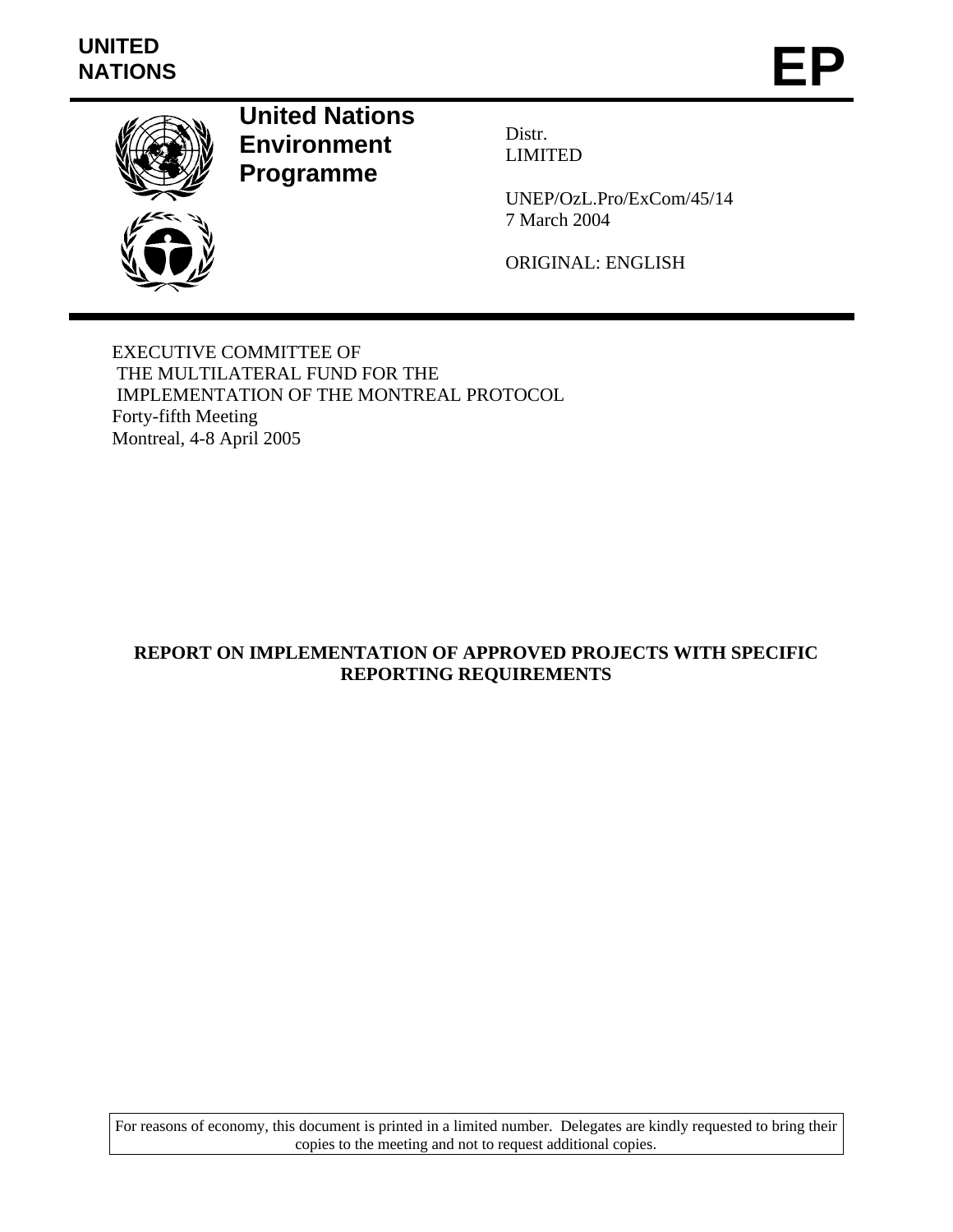# **Introduction**

1. On behalf of the Government of Argentina, UNIDO has submitted for consideration by the Executive Committee at its 45th Meeting a request for a change to the phase-out schedule of the project for phasing out of methyl bromide (MB) in strawberry, protected vegetables and cut flowers.

2. Upon a request by the Secretariat, UNIDO has also submitted completion reports on the implementation of the following two demonstration projects:

- (a) Botswana: Three alternatives to the use of MB: non-soil cultivation techniques, bio-fumigation with solarization, and application of various mixtures of other chemicals in low doses (UNIDO), approved by the Executive Committee at its 25th Meeting at a total cost of US \$146,300; and
- (b) Cameroon: Two alternatives to the use of MB: non-soil cultivation techniques and application of various mixtures of other chemicals in low doses in tobacco (UNIDO), approved by the Executive Committee at its 25th Meeting at a total cost of US \$160,600.

3. The Secretariat reviewed the progress reports in light of the original project proposals and ODS data reported by the Governments concerned to the Ozone Secretariat under Article 7 of the Montreal Protocol.

4. The Secretariat has also submitted for consideration by the Executive Committee at its 45th Meeting a report on the release of the second tranche of China domestic refrigeration and compressors sector plan which was approved at the 41st Meeting of the Executive Committee (decision 41/65).

5. This document consists of summaries of the progress achieved so far in the implementation of the project proposals, comments by the Secretariat and related responses by relevant implementing agencies where applicable, and the Secretariat's recommendation.

# **Argentina: Phase-out of methyl bromide (MB) in strawberry, protected vegetables and cut flowers: Change in the phase-out schedule (UNIDO)**

# Background

6. The Executive Committee, at its 30th Meeting, approved US \$3,183,390 for UNIDO as the total funds available to Argentina to achieve the complete phase-out of MB used in strawberries, flowers and protected vegetables (331 ODP tonnes). Subsequently, at its 36th Meeting, the Executive Committee approved, in principle, an additional US \$3,588,000 for UNDP as the total funds available to Argentina to achieve the complete phase-out of MB used in tobacco and non-protected vegetable seedbeds, excluding quarantine and pre-shipment applications (additional 178.8 ODP tonnes).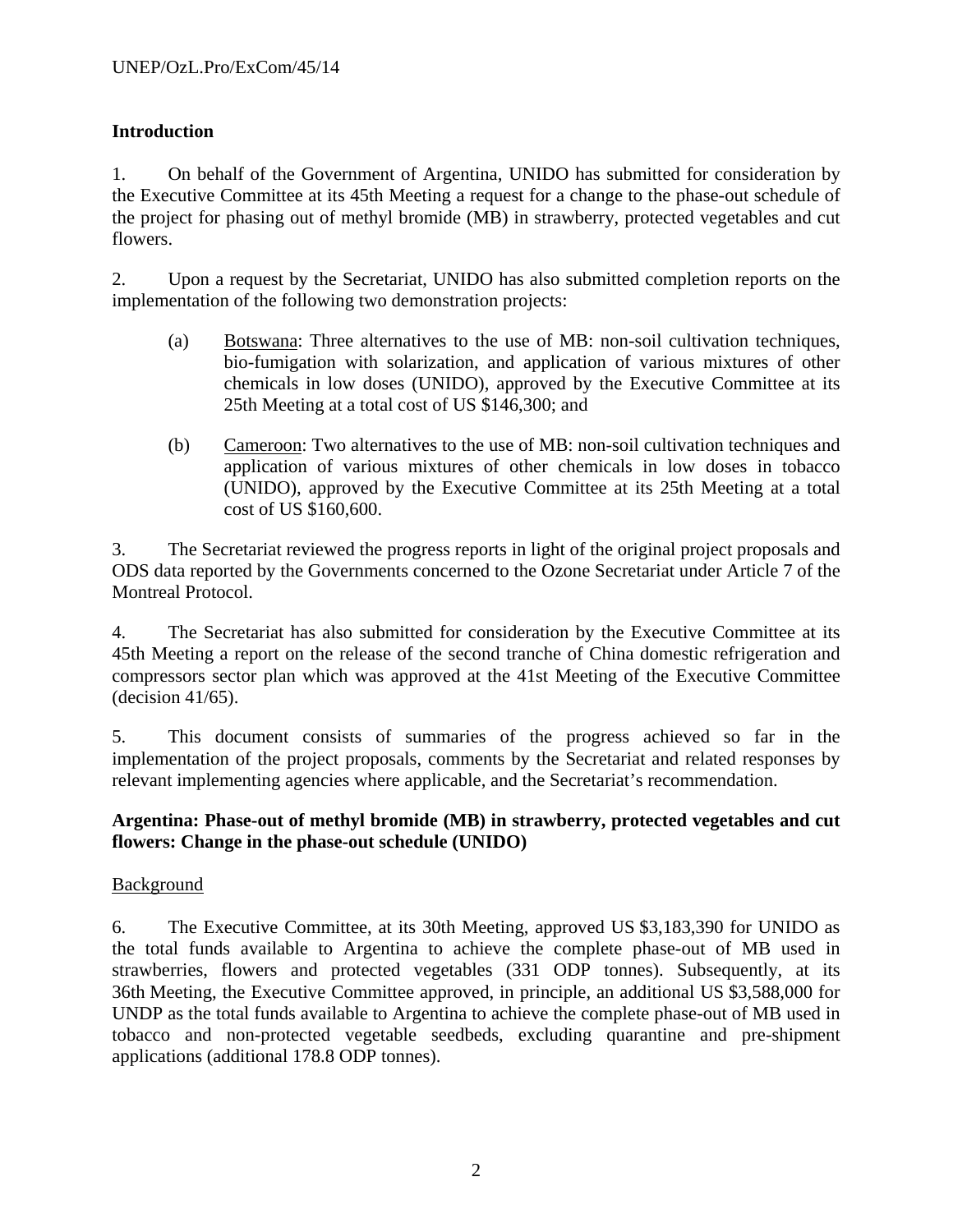7. As stipulated in its agreement with the Executive Committee, through the implementation of the above two projects, Argentina committed to reduce its total national consumption of controlled uses of MB to no more than the following levels of consumption in the years listed below:

| Year | MB phased out per year (ODP tonnes)                    |                      |                       | Maximum remaining MB                               |
|------|--------------------------------------------------------|----------------------|-----------------------|----------------------------------------------------|
|      | Total phased out per<br>Strawberries,<br>Tobacco, non- |                      | consumption excluding |                                                    |
|      | flowers, vegetables                                    | protected vegetables | year                  | QPS $\overrightarrow{OPP}$ tonnes) <sup>(**)</sup> |
|      | (UNIDO)                                                | $(UNDP)^{(*)}$       |                       |                                                    |
|      |                                                        |                      |                       | 505                                                |
| 2001 | 33.2                                                   |                      | 33.2                  | 471.8                                              |
| 2002 | 66.2                                                   | 29                   | 95.2                  | 376.6                                              |
| 2003 | 99.2                                                   | 21                   | 120.2                 | 256.4                                              |
| 2004 | 132.4                                                  | 16                   | 148.4                 | 108                                                |
| 2005 |                                                        | 33.5                 | 33.5                  | 74.5                                               |
| 2006 |                                                        | 56.5                 | 56.5                  | 18                                                 |
| 2007 | 0.0                                                    | 0.0                  | 0.0                   | 18                                                 |

(\*) An additional 22.8 ODP tonnes to be phased out without the assistance from the Multilateral Fund. (\*\*) The remaining 18 ODP tonnes is used for post-harvest fumigation of cotton and citrus.

#### Request by the Government of Argentina

8. The Government of Argentina has submitted an official request to change the phase-out schedule in the project for the complete phase-out of MB used in strawberries, flowers and protected vegetables together with a revised agreement between the Government of Argentina and the Executive Committee.

9. The revised MB phase-out schedule requested by Argentina is presented in the following table:

| <b>Revised MB phase-out schedule</b>                  | <b>ODP</b> tonnes |  |  |
|-------------------------------------------------------|-------------------|--|--|
| <b>MB</b> Baseline                                    | 411.3             |  |  |
| 20% reduction 1 January 2005. QPS permitted for use   | 329.0             |  |  |
| Anticipated elimination 2007                          | 136.8             |  |  |
| Quantities requested in the application for extension | 192.0             |  |  |
| Anticipated elimination in 2009                       | 57.6              |  |  |
| Quantities to be used until 1 January 2015            | 134.4             |  |  |

10. The complete report prepared by the Government of Argentina is appended at the end of the present report for consideration by the Executive Committee.

#### **Secretariat's comments**

11. The Secretariat has reviewed the report by the Government of Argentina in light of decision Ex.I/2 of the First Extraordinary Meeting of the Parties to the Montreal Protocol and the criteria adopted by the Executive Committee for the submission of requests for the prolongation of accelerated MB phase-out agreements pursuant to decision Ex.I/2 (decision 43/14).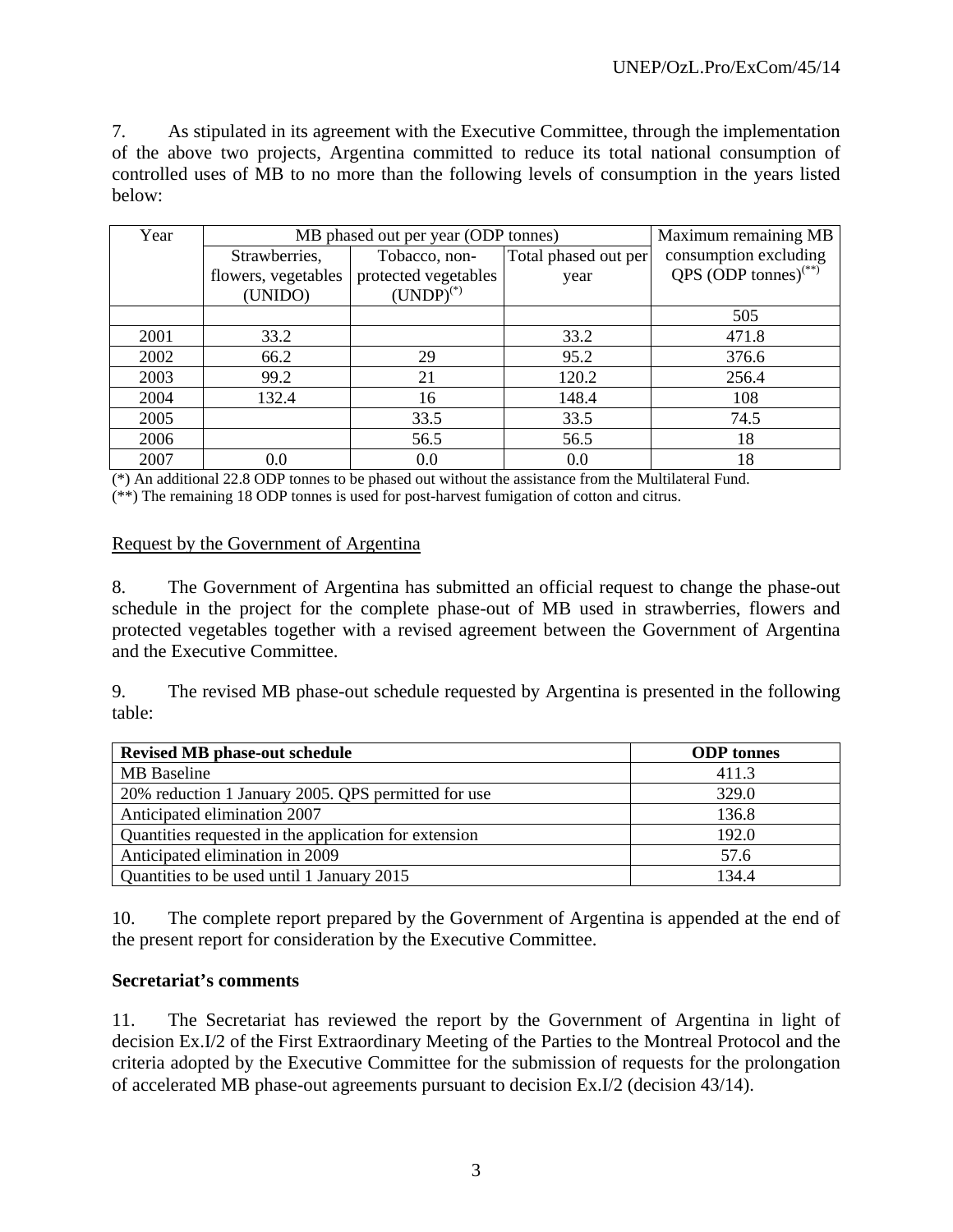12. Through its decision Ex.I/2, Parties, *inter alia*, requested the Executive Committee to adopt a flexible approach when determining an appropriate course of action to deal with instances where a country has not met a reduction step specified in its MB accelerated phase-out agreement as a result of the specified circumstance not envisaged; invited the Committee to consider, upon request by a country, a prolongation of the final reduction step; and also invited the Committee to adopt criteria for the prolongation of accelerated phase-out agreements.

13. Pursuant to decision Ex.I/2, the Executive Committee adopted the following criteria for requests for the prolongation of accelerated phase-out agreements:

- (a) The Committee shall evaluate each project at the request of the Party implementing the project;
- (b) The project shall be under implementation and demonstrate substantive advancements in its implementation;
- (c) The Party implementing the project shall submit its request for reconsideration together with relevant information to justify its case for communication to the Executive Committee;
- (d) The information submitted by the Party shall include, among other things, identification of unforeseen difficulties that affect the development of the project; where the unforeseen difficulty is the lack of technical or economic feasibility of the alternatives, evidence of trials of alternatives to MB with negative results undertaken in the country; and submission of an action plan or alternative schedule for the phase-out of MB;
- (e) The renegotiation of the disbursements shall make it a priority not to affect the continuity of the project; and
- (f) The Committee shall also take into account whether exemptions for critical uses have been granted in non-Article 5 countries facing similar circumstances (the Committee may request the advice of TEAP and MBTOC).

14. The Secretariat noted that the information submitted by the Government of Argentina covers the following key elements:

(a) The Government is taking actions to revert the increase in MB consumption, including: strengthening agreements with the strawberry sector in order to facilitate the phase-out of MB; promulgating regulatory measures, including implementation of the ODS licensing system (on 17 November 2004, Decree No. 1609/2004 published in the Official Bulletin, established a licensing system for the import and export of ODS, which will be applied from 1 January 2005); and facilitating the registration and marketing of alternative fumigants to MB (the average time required for registration and commercialization of an agro-chemical is between four to five years);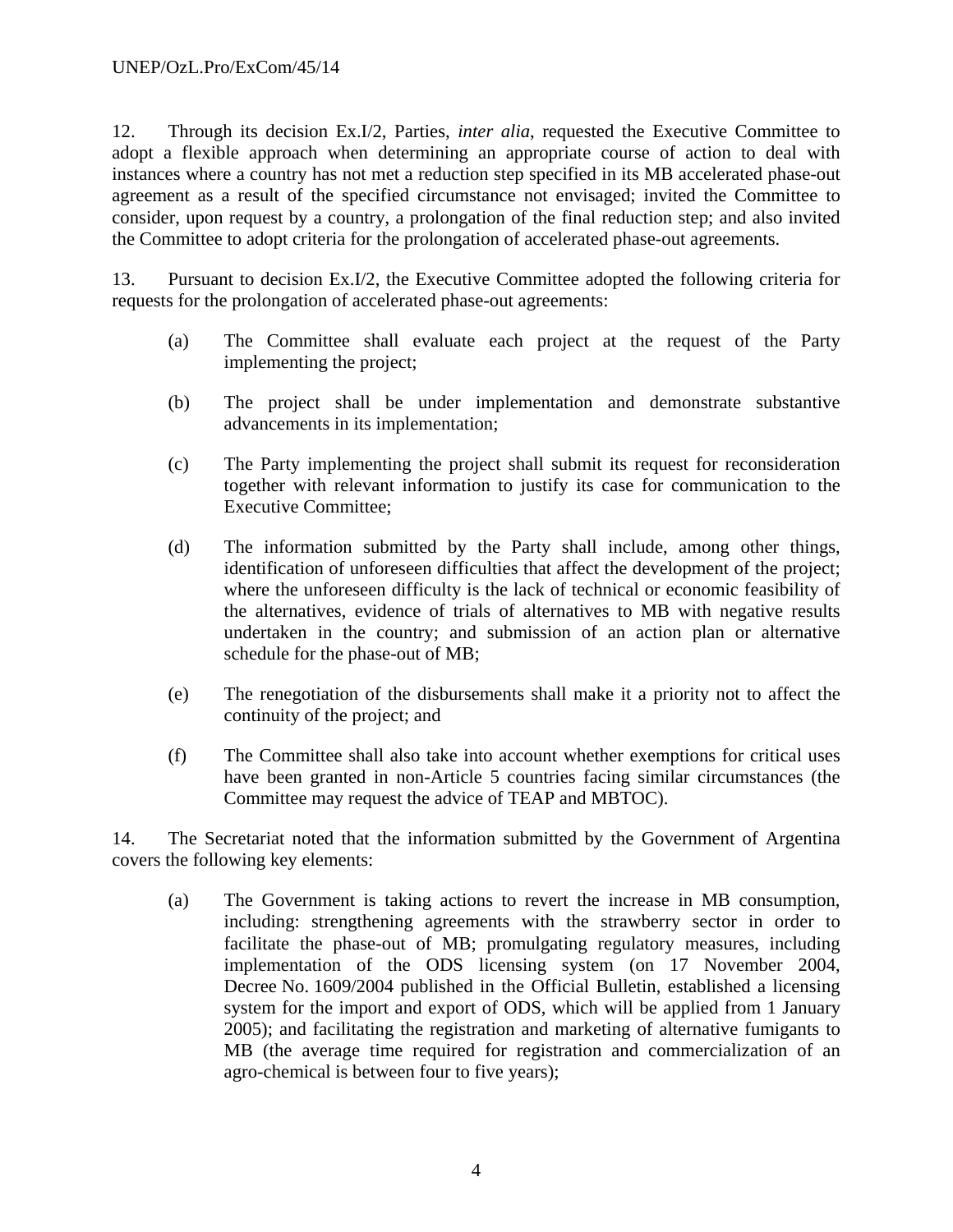- (b) The phase-out of MB has been successful in some sectors, while in others difficulties have arisen. Significant amounts of MB have been phased out in the tobacco sector as well as in many areas of intensive greenhouse production, such as cut flowers, ornamentals, tomatoes and peppers in north-western and north-eastern Argentina;
- (c) However, the phase-out of MB in strawberry crops, and production of tomatoes and peppers in greenhouses (which are limited to a few geographical areas in the country) has not yet been accomplished. Metam sodium is the only MB alternative chemical available on the market; its application has presented problems in terms of effectiveness in controlling pests because of agronomic conditions in the country (i.e., climate, quality of irrigation water, increase in nematode populations);
- (d) Other cost-effective alternative chemicals to MB, such as metam potassium, metam ammonium and dimethyl disulphide, are not available on the Argentinean market. In 2005, the process of registration and field evaluation of 1,3-dichloropropene in combination with chloropicrin will begin in the country;
- (e) In addition to the process of registering the alternative chemicals, it would also be necessary to make them available on the market. To that end, it will be necessary to conduct promotion and dissemination campaigns and, if good results are obtained during the experimental stages, the technology associated with the application of the chemicals will have to be adapted to local circumstances;
- (f) Based on the above considerations, the Government of Argentina concluded that sufficient time would be required to make cost-effective MB alternatives available in Argentina. Therefore, MB would continue to be used as a soil fumigant to meet the needs of those sectors that are currently experiencing difficulties with its replacement, bearing in mind issues of competitiveness and sustainability and, in particular, the complex social contexts in the various regions of the country. As of 2007, the estimated amount of MB that would be required for this purpose is 192 ODP tonnes per year,
- (g) It is estimated that, in 2009, it will be possible to phase out about 58 ODP tonnes provided that regulations are introduced and that an alternative chemical is available on the market. The remaining MB consumption will be phased out in 2015.

#### Revised draft agreement

15. During the review of the revised agreement between the Government of Argentina and the Executive Committee, the Secretariat noted some data discrepancies with possible implications for compliance with the current agreement. Based on further discussions, UNIDO advised the Secretariat that it would require additional time to address the issue with relevant stakeholders in Argentina and finalize the revised draft agreement.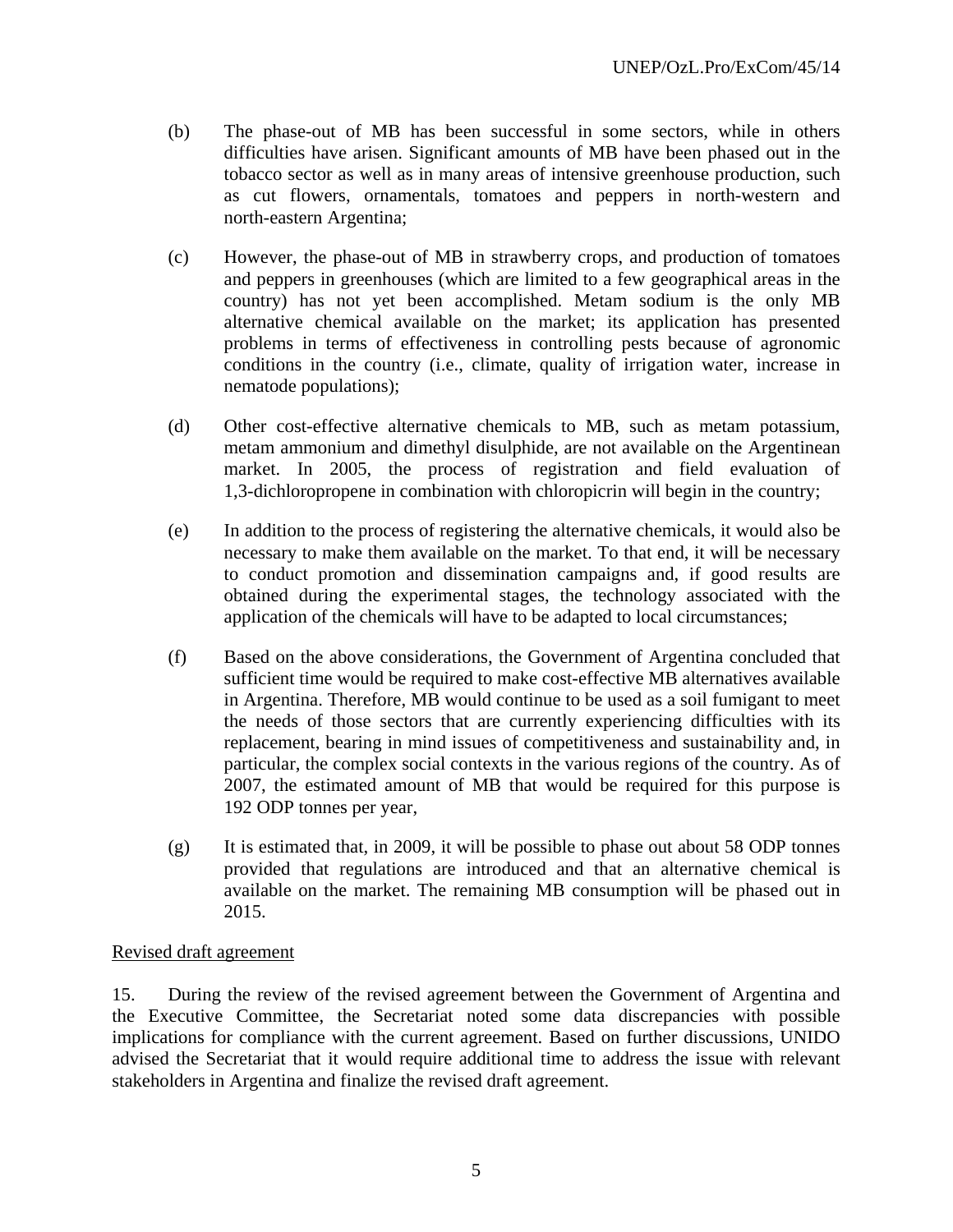16. The conclusions of the discussions, together with a revised draft agreement between the Government of Argentina and the Executive Committee for the phase-out of MB in Argentina, will be submitted to the Executive Committee prior to its 45th Meeting having regard to decision 41/80 (submission of additional information to members of the Executive Committee).

#### **Secretariat's recommendation**

17. Pending.

# **Botswana: Three alternatives to the use of MB: non-soil cultivation techniques, bio-fumigation with solarization, and application of various mixtures of other chemicals in low doses (UNIDO)**

18. At its 25th Meeting, the Executive Committee approved for UNIDO the following demonstration project in Botswana: three alternatives to the use of MB: non-soil cultivation techniques, bio-fumigation with solarization, and application of various mixtures of other chemicals in low dose, at a total cost of US \$146,300.

19. Subsequently, at the 38th Meeting of the Executive Committee, UNDP submitted for consideration by the Executive Committee a technical assistance project for MB reductions and formulation of regional phase-out strategies for low-volume-consuming countries in Africa. Botswana was among the countries for which technical assistance programmes were proposed. However, on the basis of new information that was made available to the Executive Committee when the project was under discussion, the Committee decided to approve the regional phase-out project on the understanding that, *inter alia*, Botswana would not be included in the project proposal since the demonstration project previously approved for UNIDO would result in the complete phase-out of MB consumption in Botswana (decision 38/26).

#### Progress report submitted by UNIDO

20. The project was designed to demonstrate proven alternatives to the use of MB as a fumigant in the horticultural sector, and to provide technical assistance to farmers on the use of the alternatives to MB. As the consumption of MB was very low in Botswana (about 0.4 ODP tonnes in 1997), it was expected that it would be nil by the time the project was completed. The demonstration project also included a technical evaluation of the alternative technologies (i.e., biofumigation, solarization, soil-less culture, and dazomet) and dissemination of the results to all interested farmers.

21. Although the project was approved in July 1998, activities only started in 2000 when project implementation arrangements between the Government of Botswana and UNIDO had been completed. Three farms were chosen to demonstrate three MB alternatives. From the results obtained from a one-year small-scale test where the three alternatives were tested, the most promising alternative was applied on a full commercial-scale operation to evaluate its feasibility and effectiveness.

22. Based on the results obtained from the controlled trials, soil-less culture was identified as a suitable cost-effective alternative for MB in Botswana. This alternative was proven effective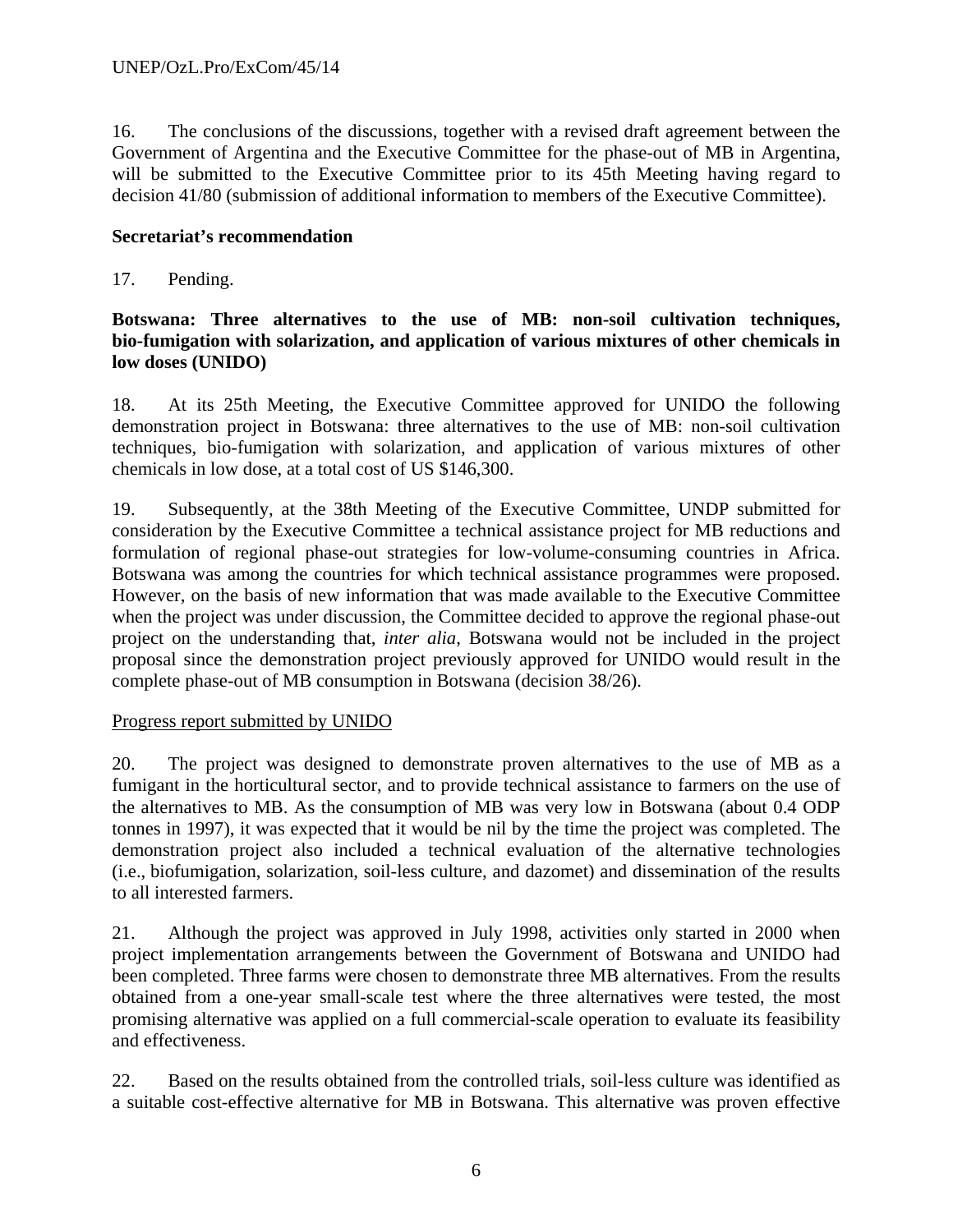against nematodes and fungal pathogens, and resulted in high yields of high quality tomatoes. Based on these results, the Government of Botswana agreed to completely phase-out the use of MB in tomato production.

#### **Secretariat's comments**

23. At their 15th Meeting, the Parties to the Montreal Protocol noted that for 2002 Botswana was in non-compliance with its obligations under Article 2H of the Montreal Protocol (since its 2002 MB consumption was above its MB baseline). The Parties also noted the plan of action submitted by the Government of Botswana through which Botswana committed to phasing out its consumption of MB from 0.6 ODP tonnes in 2002, to 0.4 ODP tonnes in 2003, to 0.2 ODP tonnes in 2004 to complete phase-out in 1 January 2005, and to establishing a system for licensing imports and exports of MB, including quotas (decision XV/31).

24. At their 16th Meeting, the Parties to the Montreal Protocol noted that Botswana (among other countries) still had not reported data for 2003 and, therefore, Botswana (among other countries) was in non-compliance with its data reporting obligations under the Montreal Protocol. Furthermore, the Parties urged Botswana (among other countries) to work closely with the implementing agencies to report the required data to the Ozone Secretariat as a matter of urgency, and requested the Implementation Committee to review the situation of Botswana (among other countries) at its next meeting (decision XVI/17 on data and information provided by the Parties in accordance with Article 7 of the Montreal Protocol).

25. Subsequently, the Fund Secretariat received a copy of the letter sent on 26 January 2005 by the Ozone Secretariat to the Government of Botswana acknowledging receipt of its outstanding ODS consumption data for 2003. In 2003, the Government of Botswana reported a MB consumption of 0.3 ODP tonnes under Article 7 of the Montreal Protocol, which is below the level of MB consumption agreed in the action plan that was submitted to the Parties to the Montreal Protocol. Furthermore, UNIDO indicated that 2004 MB consumption was expected to be zero.

26. The Secretariat noted that UNIDO had submitted a comprehensive final report on the MB demonstration project in Botswana.

# **Secretariat's recommendation**

27. The Executive Committee may wish to take note that the Government of Botswana with the assistance from UNIDO has completed the demonstration project on three alternatives to the use of MB that had been approved at the 25th Meeting of the Executive Committee, which had resulted in the complete phase-out of controlled uses of MB in Botswana.

# **Cameroon: Two alternatives to the use of MB: non-soil cultivation techniques and application of various mixtures of other chemicals in low doses in tobacco (UNIDO)**

28. At its 25th Meeting, the Executive Committee approved for UNIDO the following demonstration project: two alternatives to the use of MB: non-soil cultivation techniques and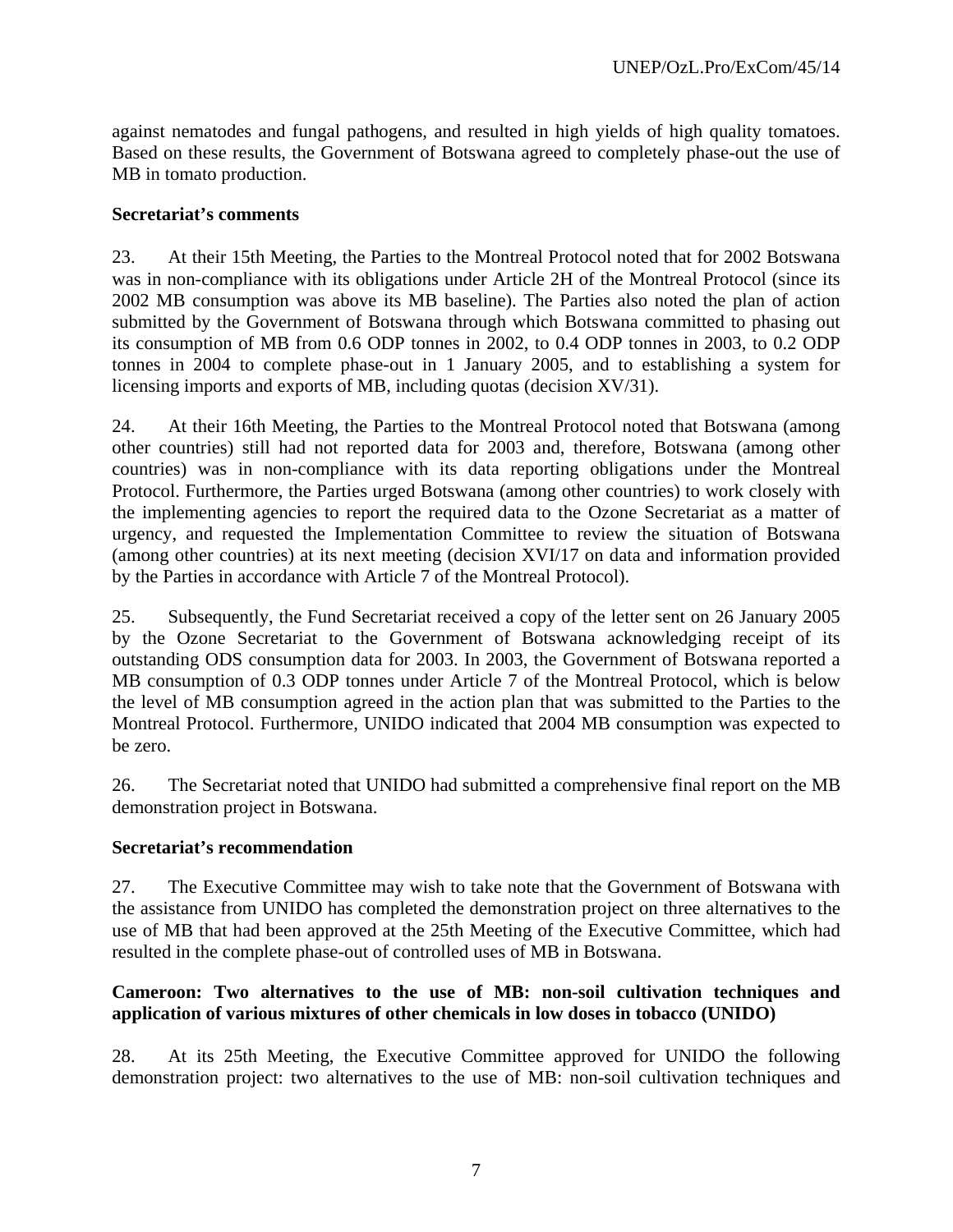application of various mixtures of other chemicals in low doses in tobacco, at a total cost of US \$160,600.

29. As in the case of Botswana, Cameroon was also not included in the technical assistance project for MB reductions and formulation of regional phase-out strategies for low-volume-consuming countries in Africa, approved by the Executive Committee at its 38th Meeting. The reason for excluding Cameroon was that the demonstration project previously approved for UNIDO would result in the complete phase-out of MB consumption in Cameroon (decision 38/26).

#### Progress report submitted by UNIDO

30. The project was designed to demonstrate the use of soil-less cultivation for the production of seedlings and a low-dose application of chemicals as two proven alternatives to the use of MB as a soil fumigant in tobacco seedling production (all tests and trials were carried out in fields of the Cameroon Leaf Tobacco Company). Implementation of the project involved the provision of equipment for soil-less cultivation and use of substrates, training of farmers and dissemination of the results. MB consumption in the tobacco sector in Cameroon was expected to be phased-out by completion of the project.

31. Of the two alternatives tested, the soil-less cultivation (floating tray system) gave the best results. However, the main problem related to soil-less cultivation was the availability and cost of substrates. To address this issue, during project implementation different raw materials that could be used as substrate were tested. As a result, it was found that a mixture of washed sand and fermented cocoa husk could be used as a locally available substrate.

32. During the testing and trials with different substrates, tobacco farmers provisionally phased out the consumption of MB with the application of low-dose chemicals (i.e., basamid). At the same time, the tobacco industry also replaced MB consumption used to fumigate stored tobacco leaves with phosphine.

33. In total, about 8 ODP tonnes of MB have been phased out in the tobacco sector in Cameroon.

# **Secretariat's comments**

34. At their 15th Meeting, the Parties to the Montreal Protocol noted, *inter alia,* that for 2002 Cameroon was in non-compliance with its obligations under Article 2H of the Montreal Protocol (since its 2002 MB consumption was above its MB baseline). The Parties requested Cameroon to submit to the Implementation Committee a plan of action to ensure a prompt return to compliance with respect to consumption of MB. The Parties also decided to monitor closely the progress of Cameroon with regard to the implementation of its plan of action and phase-out of MB. To the degree that Cameroon was working towards and meeting the specific Protocol control measures, it should continue to be treated in the same manner as a Party in good standing (i.e., Cameroon should continue to receive international assistance to enable it to meet those commitments in accordance with item A of the indicative list of measures that may be taken by a Meeting of the Parties in respect of non-compliance) (decision XV/32).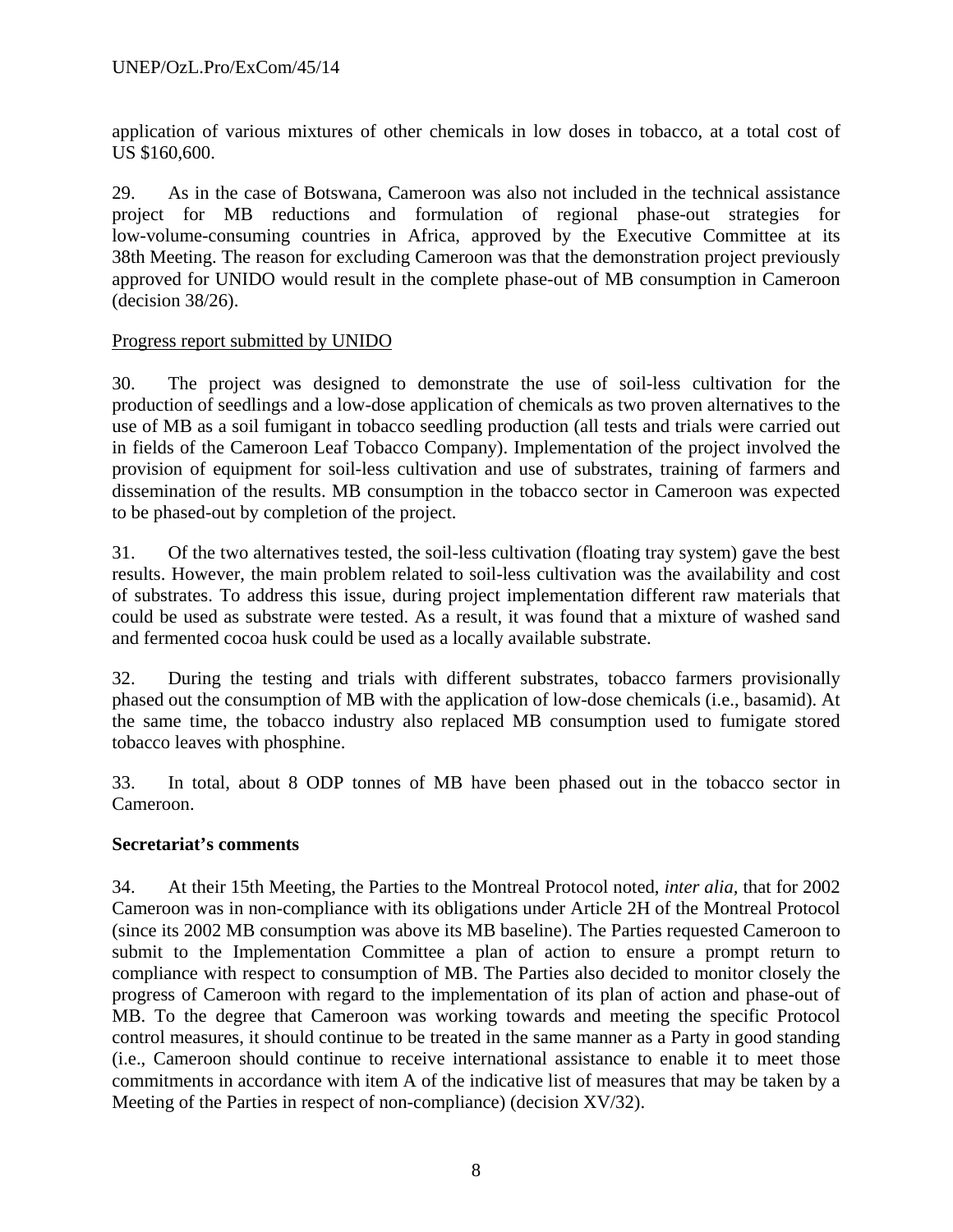35. In 2001 and 2002, the MB consumption reported by the Government of Cameroon under Article 7 of the Montreal Protocol was 25.4 ODP tonnes for each year. By 2003, the reported consumption was 9.9 ODP tonnes, which is 8.2 ODP tonnes below the MB baseline (18.1 ODP tonnes). However, the Government of Cameroon did not submit the plan of action to the Implementation Committee to be considered by the Parties at their 16th Meeting.

36. In the progress report submitted by UNIDO, it is indicated that UNIDO assisted the Government of Cameroon in conducting a survey to identify the current uses of MB in the country. Without such a survey it would not have been possible for Cameroon to submit an action plan to the Parties of the Montreal Protocol.

37. Based on the survey, and with the assistance provided by the "Societe General de Surrveillance", the Customs Department and the "Conseil Interprofessionnel des Sociétés d'Assainissement au Cameroon"; it was found out that, in 2003, MB was used in the following applications;

- (a) Soil fumigation in cultivation of melon and pepper crops and palm nurseries (3.0 ODP tonnes);
- (b) In warehouses for storage of cocoa, coffee and cotton crops (6.9 ODP tonnes); and
- (c) For quarantine and pre-shipment (QPS) applications (8.1 ODP tonnes in 2002).

38. The Secretariat pointed out that, through its decision 38/26, the Executive Committee had decided not to include Cameroon in the regional technical assistance project submitted by UNDP since the demonstration project previously approved for UNIDO would result in the complete phase-out of MB in Cameroon. Subsequently, UNIDO stated that the "decision was taken in November 2002, on the understanding by the UNIDO representative that, according to the available information in that time, the consumption in the country was for soil fumigation in tobacco. It should be noted that Cameroon had not reported data in 2000 and 2001. The data used in the preparation of the demonstration project was based on 12 ODP tonnes from 1997, which was that same in 1998". UNIDO also indicated that the results of the survey that had been recently conducted have already been submitted to the Ozone Secretariat. Currently, MB is no longer used as a soil fumigant in the tobacco sector in Cameroon; however, MB is currently used as a soil fumigant for other crops and for fumigation of stored products (i.e., 9.9 ODP tonnes in 2003). A project proposal for the phase-out of remaining uses of MB in Cameroon might be submitted to a future meeting of the Executive Committee.

# **Secretariat's recommendation**

39. The Executive Committee may wish to take note that the Government of Cameroon, with assistance from UNIDO, has completed the demonstration project on two alternatives to the use of MB that had been approved at the 25th Meeting of the Executive Committee, which had resulted in the complete phase-out of controlled uses of MB as a soil fumigant in the tobacco sector.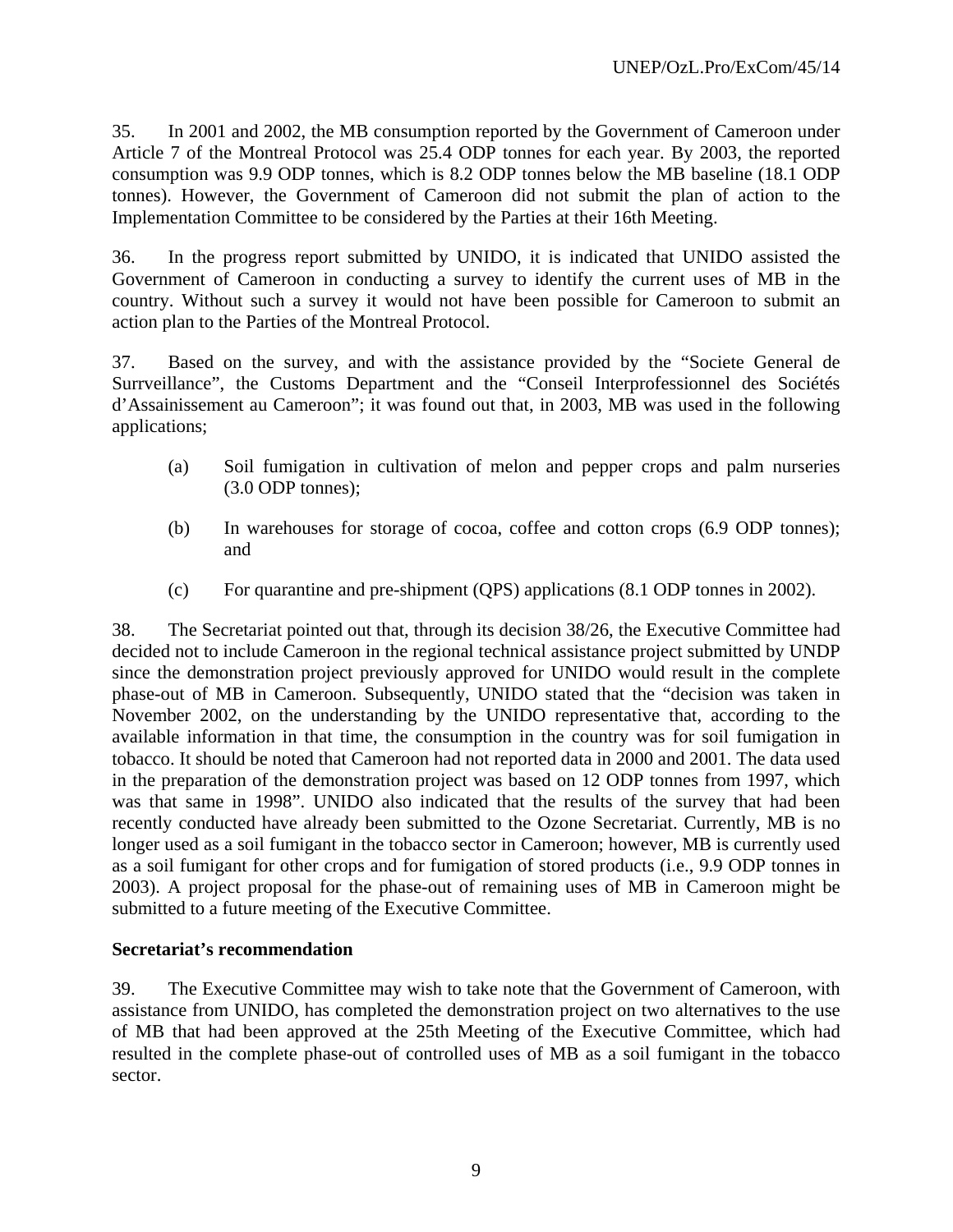#### **China: Report on decision 41/65: Release of second tranche of China domestic refrigeration and compressors sector plan.**

#### Background

40. At its 41st Meeting the Executive Committee approved funding of US \$2,171,539 plus US \$192,239 in agency support costs for UNIDO for the second and final tranche of the sector plan for CFC final phase-out in China, originally approved in principle at the 38th Meeting. The Committee requested the Secretariat to disburse 50 per cent of the funding at that time, pending completion by the Secretariat and UNIDO of a further examination of the possibility of redeployment of equipment from two cancelled projects to the sector plan, and if necessary to bring in independent experts to assess the condition and the value of the equipment. The Committee further authorised the Secretariat to disburse the balance to UNIDO, upon completion of the examination, after taking in to account the value from re-use of some or all of the equipment (decision 41/65).

41. The two projects referred to in decision 41/65 were cancelled at the 39th Meeting in April 2003 (decision 39/14). Subsequently, UNIDO advised the Secretariat that China had concluded that one of the cancelled projects, for a domestic refrigeration manufacturing enterprise (Bole), could be successful re-activated. Accordingly, a proposal for reactivation of the Bole project has been submitted to the 45th Meeting by UNIDO on behalf of the Government of China. The project has been submitted in accordance with relevant decision s on cancelled projects and is included in the China country project document (UNEP/OzL.Pro/ExCom/45/26). If approved, the equipment purchased for the Bole project will be used as originally intended.

42. The other cancelled project was for conversion of a compressor manufacturing enterprise (Hangli). The equipment remaining from the project is a computer controlled machining centre, and two smaller items which were installed, together with ancillary equipment at a cost of some US \$450,000 in September 2002.

43. A report written by the equipment supplier following an inspection in May 2004 indicated that the machining centre equipment was dirty and rusty and that a substantial number of parts were missing. The value of the machining centre was estimated by the supplier as US \$12,000.

#### **Secretariat's comments**

44. There have been extensive discussions between the Secretariat and UNIDO since the approval of the domestic refrigeration and compressor sector plan at the 41st Meeting. UNIDO has advised that it is not possible for the unused equipment to be redeployed to any other Multilateral Fund projects currently under implementation in China. The Secretariat therefore invited UNIDO to examine alternative options that would enable the Fund's investment of some US \$450,000 to be realised for the benefit of the Fund. The Secretariat's request was based on a number of Executive Committee decisions that, while not specifically directed to this situation, indicate an expectation that when projects are cancelled after equipment has already been purchased, the value of the investment, in the form of the equipment, should be recovered wherever possible. A list of the related decisions is attached (Annex I).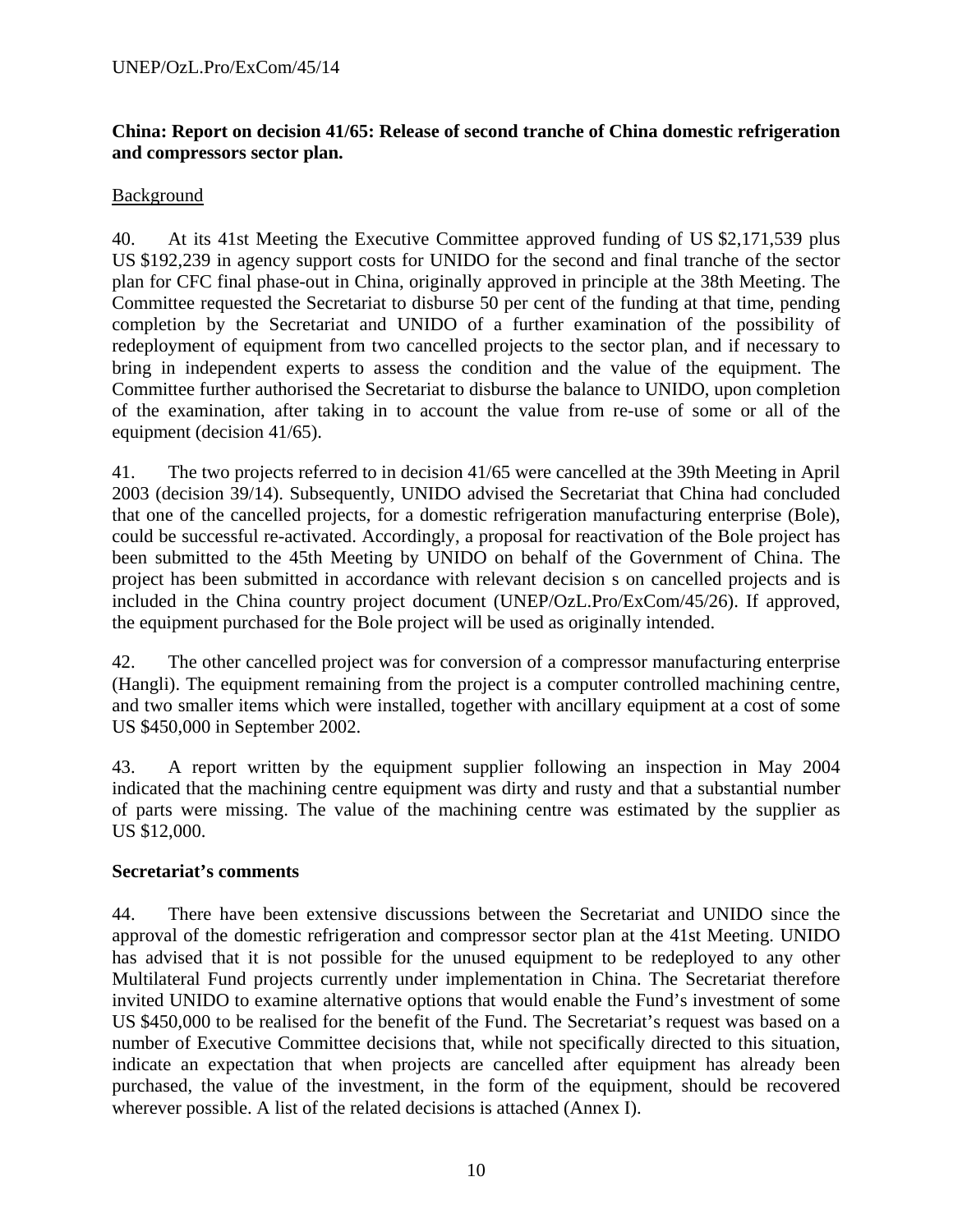45. The options for achieving this included determining a theoretical consumption for the cancelled project (likely to be around 100 ODP tonnes) and deducting this from the remaining consumption eligible for funding in China of 908.3 ODP tonnes, or establishing a normalised value (likely to be between US \$200,000 and US \$300,000) for the equipment based on it being maintained in good order and condition, and deducting this value from the funds still withheld from the domestic refrigeration and compressor sector plan for China.

46. The Secretariat received various responses from China and from UNIDO declining these options. The reasons given for declining the options included:

- (a) That since the domestic refrigeration sector plan provided for complete phase-out in the sector in China, the phase-out from Hangli had already been taken into consideration and any additional deduction of consumption based on Hangli would constitute double counting;
- (b) The Hangli project had been approved and cancelled on an individual basis and funding issues arising from cancellation should not affect the overall domestic refrigeration sector or the country programme, and;
- (c) The remaining eligible consumption is in the pharmaceutical aerosol sector which is already insufficiently provided for and a deduction would create further difficulties in implementing the Protocol.

47. UNIDO indicated that, noting the valuation of the equipment provided by the supplier in May 2004, China could agree to a reduction in the final payment for the sector plan of US \$15,000 being the assessed current value of the machining centre plus the assumed residual value of the two smaller items. The reduction was offered on the basis that the equipment in its current condition would be transferred to a refrigeration company identified by SEPA as Qingjiang Refrigeration Limited, Hangzhou.

48. Under UNIDO's agreement with the Executive Committee as an implementing agency of the Fund, the ownership of equipment purchased for a project is vested in UNIDO for the duration of the project. Following operational completion of a project the ownership is transferred to the appropriate institution or agency in the country. Since the project was cancelled before operational completion, it would appear that ownership of the equipment is still vested in UNIDO.

49. One of the principle issues is how the value of the equipment fell from its purchase price of around US \$450,000 to an apparent US \$15,000 between the end of 2001 and May 2004 while ownership was vested in UNIDO. UNIDO has provided a summary report (copy attached, Annex II) indicating:

(a) The equipment was delivered in August 2001, commissioned in September 2001 and used until suspension of the project at the end of 2001 when the enterprise was taken over by a new owner;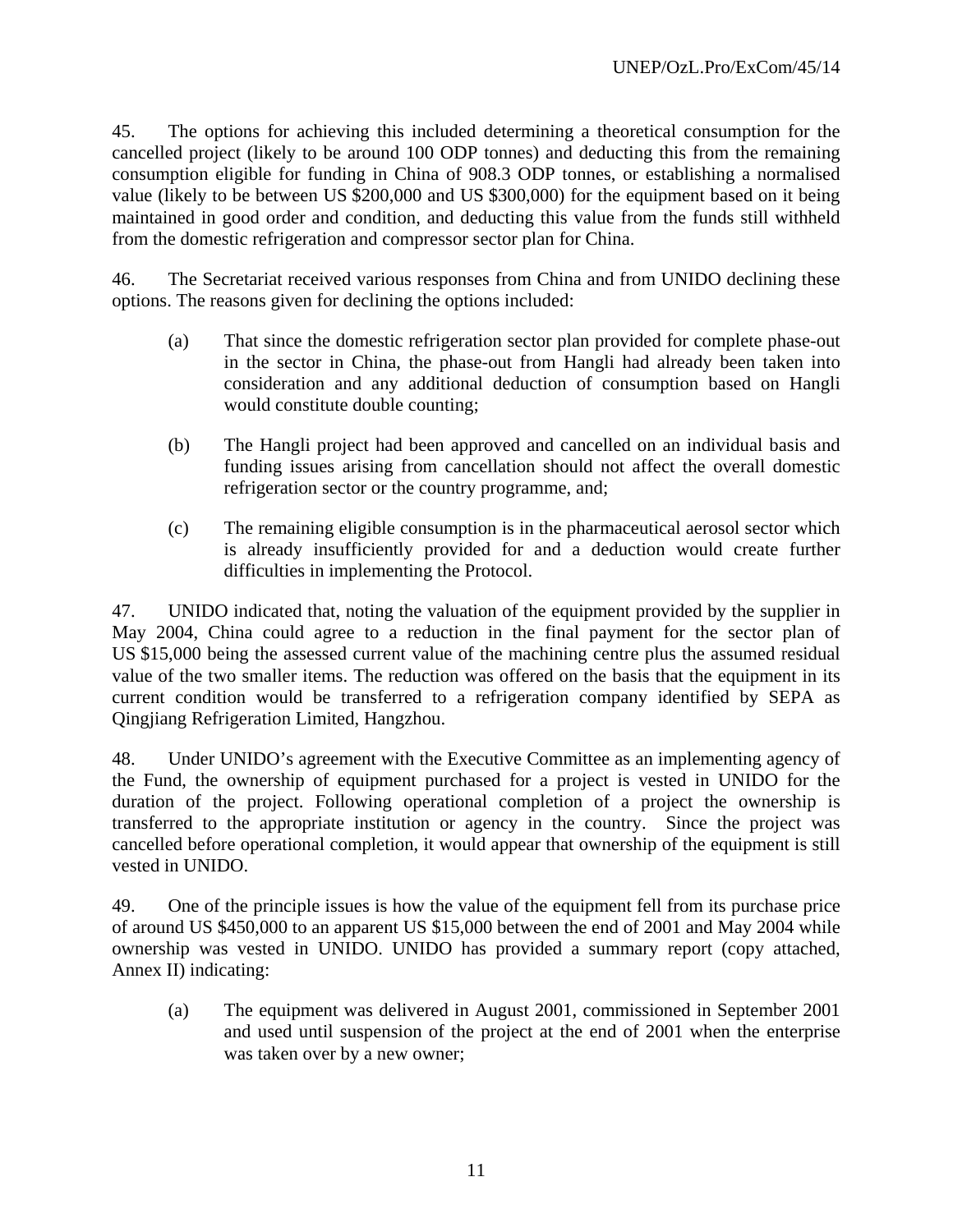- (b) As per paragraph 2 of the Working Arrangement between UNIDO, the enterprise and SEPA, all equipment was to be taken care of by the recipient;
- (c) UNIDO conducted several missions until the end of 2002, during which they reminded the new management that all equipment should be well maintained as per the Working Arrangement;
- (d) Later, UNIDO was informed that the entire company had been dissolved, the buildings had been sold and, with the consent of SEPA, the equipment had been moved to another company for storage, and;
- (e) Thus in February 2003 it was decided to request cancellation of the project.

50. After reviewing the circumstances in detail, together with all the decisions that have a bearing on the issue, the Secretariat remains of the view that the Multilateral Fund should not be required to bear the financial burden arising from the apparent loss in value of equipment of over US \$435,000 in a relatively short period of time. No options other than those suggested by the Secretariat for making restitution for this loss in value have been forthcoming. As a consequence the Secretariat has not at this stage released the balance of the funds for the final tranche of China's domestic refrigeration and compressor sector plan under decision 41/65.

#### **Secretariat's recommendation**

51. Noting that it is now over one year since funding for the second tranche of the sector plan had been approved, the Executive Committee might wish to consider whether it is prepared to write off the value of the equipment provided for the Hangli project or alternatively whether it wishes to request UNIDO, in consultation with the Government of China and the Secretariat, to continue to work on an innovative approach to realising the value of the equipment for the benefit of the Fund and to report to the Executive Committee at a future meeting, prior to the Secretariat being authorised to release the balance of funding.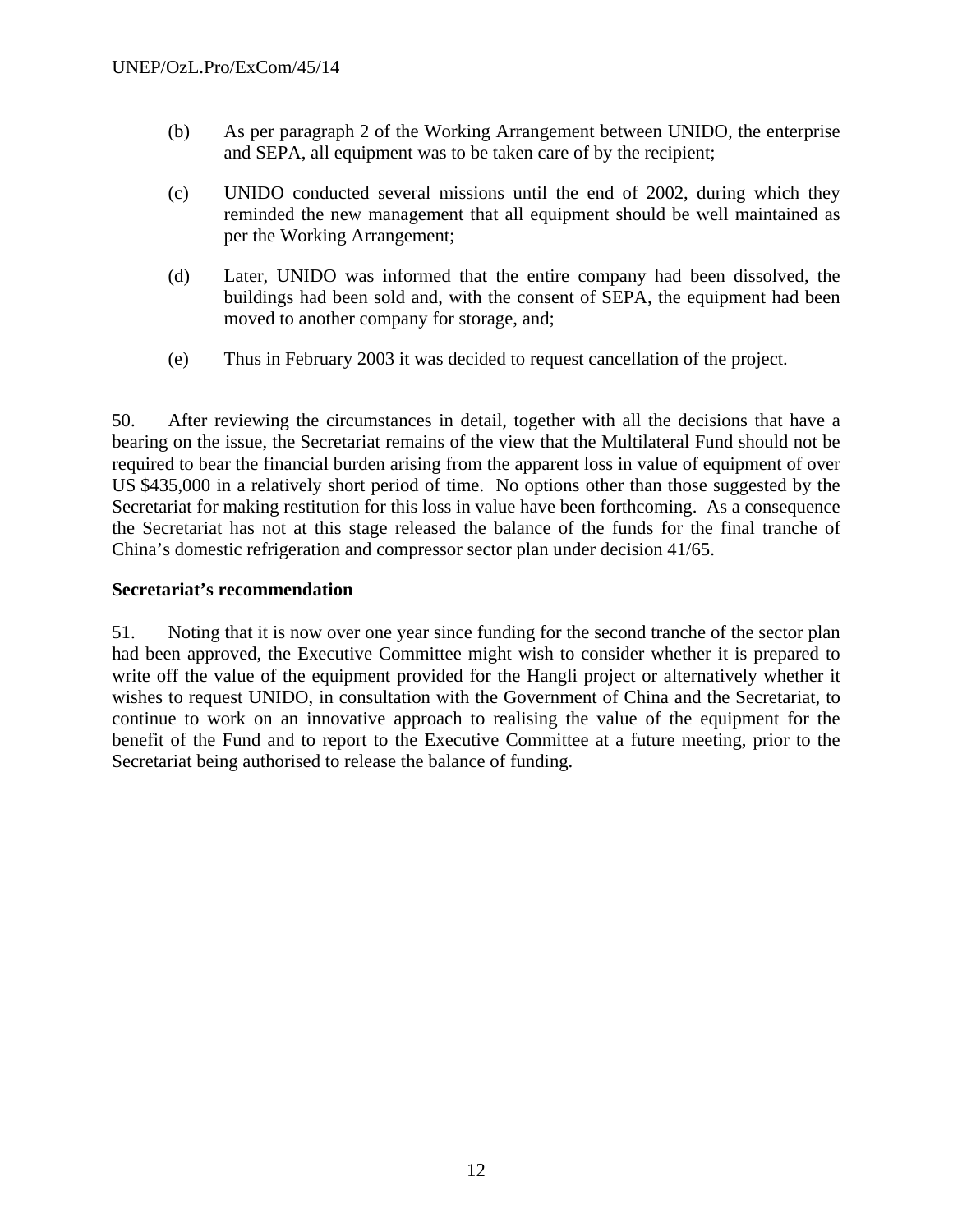#### **Annex I**

#### **decision 39/13**

1. Having considered the comments and recommendations of the Sub-Committee on Monitoring, Evaluation and Finance (UNEP/OzL.Pro/ExCom/39/6, paragraphs 43 to 45), the Executive Committee decided:

- (b) To adopt the following two options:
	- (i) If an enterprise was provided with equipment needed for conversion to non-ODS technology, the full amount of ODS envisioned for phase-out in the approved project should be recorded as the phase-out;
	- (ii) If an enterprise was provided with some items of equipment and such items could not be transferred by the implementing agency concerned to another enterprise(s) in the country or the region, the cost-effectiveness of the approved project should be used to calculate an amount of ODS phase-out proportional to the cost of equipment items and other associated costs, by dividing the amount of funds disbursed to the enterprise by the cost-effectiveness value. The resulting amount should be recorded as the phase-out;

#### **decision 39/14**

2. Having considered the recommendations of the Sub-Committee on Monitoring, Evaluation and Finance (UNEP/OzL.Pro/ExCom/39/6, paragraph 47), the Executive Committee decided:

- (f) To cancel the following projects by mutual agreement and request UNIDO to investigate the possibility of redeploying the equipment from those cancelled projects to the sector plan, and to adjust the future work programmes in the light of the redeployment as part of UNIDO's request for the second tranche of the sector plan:
	- (i) Conversion from CFC-12 to isobutane technologies and products at the compressor factory of Hangli Refrigeration Ltd., in Hangzhou, China (CPR/REF/26/INV/256), implemented by UNIDO, noting that US \$674,109 of the net US \$861,000 approved for the project had been disbursed up to 2002 with no direct phase-out of ODS consumption, since this was a compressor project;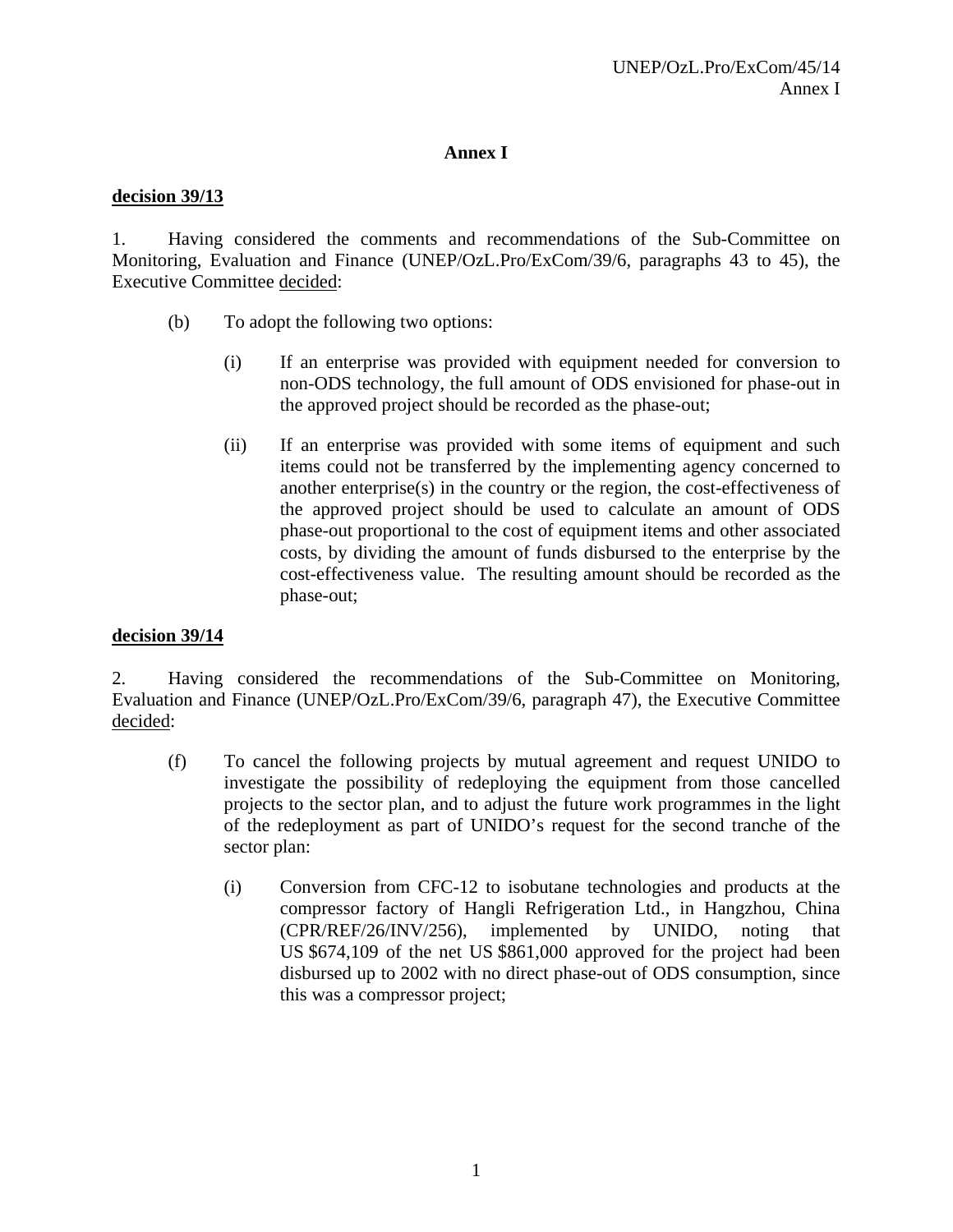#### **decision 41/65**

China: Sector plan CFC final phase-out: domestic refrigeration and domestic refrigeration compressors (second tranche) (UNIDO) (UNEP/OzL.Pro/ExCom/41/28)

3. Having considered the recommendations of the Sub-Committee on Project Review (UNEP/OzL.Pro/ExCom/41/14, paragraph 123), the Executive Committee decided:

- (a) To approve the second funding tranche of the above project at the level of US \$2,171,539 plus agency support costs of US \$192,239 for UNIDO;
- (b) To request the Secretariat to disburse US \$1,085,770 plus US \$96,120 in support costs, pending completion by the Secretariat and UNIDO of a further examination of the possibility of redeployment of equipment from two cancelled projects to the sector plan, if necessary bringing in independent experts to assess the condition and the value of the equipment;
- (c) To authorize the Secretariat to disburse the balance to UNIDO, upon completion of the examination, after taking into account the value from reuse of some or all of the equipment; and
- (d) To request the Secretariat to report to the Executive Committee on the final disbursement and the return of any unallocated funding.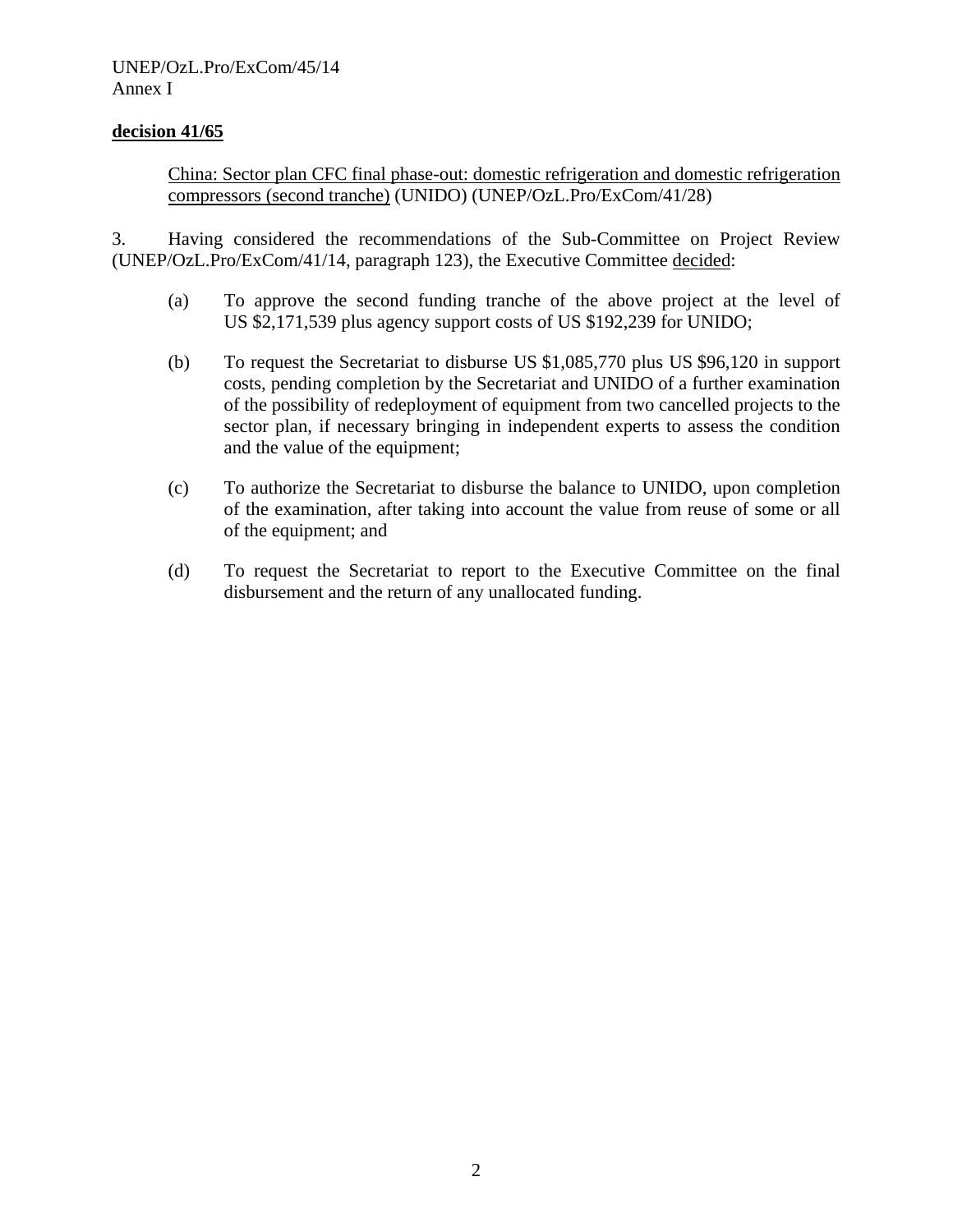

UNITED NATIONS INDUSTRIAL DEVELOPMENT ORGANIZATION P.O. BOX 300 A-1400 VIENNA, AUSTRIA

PLEASE DELIVER IMMEDIATELY TO ADDRESSEE

| To: MR. TONY HETHERINGTON     |
|-------------------------------|
| DEPUTY CHIEF OFFICER          |
| MULTILATERAL FUND SECRETARIAT |
| MONTREAL, CANADA              |

Fax.: 001-514-282-0068

Copy:

#### **FACSIMILE** TRANSMISSION

IN CASE OF INCOMPLETE TRANSMISSION, PLEASE CALL THE CONTACT PERSON BY PHONE, FAX OR E-MAIL LISTED BELOW

| MR. TONY HETHERINGTON<br><b>DEPUTY CHIEF OFFICER</b><br>MULTILATERAL FUND SECRETARIAT | Programme Development and Technical<br>Cooperation Division $\mathcal{H}_{\mathcal{O}}$ |                 | Multilateral Environmental Agreements Branch                |
|---------------------------------------------------------------------------------------|-----------------------------------------------------------------------------------------|-----------------|-------------------------------------------------------------|
| MONTREAL, CANADA<br>x.: 001-514-282-0068                                              | T. Gróf/trc                                                                             |                 | Tel: +43-1-26026/4714<br>$\sim$ Eax: $\pm$ 43-1-26026-6804. |
| ру:                                                                                   | Date: 24 February 2005                                                                  |                 | ⁄T.Grof@unido.or1<br>Page/16f<br>.Page(s)                   |
|                                                                                       |                                                                                         | <b>Ciffcer:</b> | iction:                                                     |
| Subject: Cancelled Projects in China - Hangli                                         |                                                                                         |                 |                                                             |
| Dear Mr. Tony Hetherington.                                                           |                                                                                         |                 |                                                             |

Dear Mr. Tony Hetherington,

Reference is made to the Fax of 22 February 2005 from the Secretariat on the titled subject. Please find the brief below to respond to your query.

The project was approved at the 26<sup>th</sup> Meeting of the Executive Committee in November The project was implemented in close cooperation between UNIDO, the 1998. enterprise and SEPA through various field visits and exchange of correspondence. It experienced no delay till the end of 2001. The CNC machining centre was procured through international bidding. It was delivered to the project site in August 2001 and commissioned in September 2001. It was used till the suspension of the project by end 2001. As per the Working Arrangement between UNIDO, the Enterprise and SEPA, all equipment was taken cared of by the recipient. (Working Arrangement Para 2. Scope of supply and services to be provided by Hangli Refrigeration Ltd: item h. Adequate care, in plant transpotation, lifting and storage of tequipment at the point of delivery, storage and project sites and between them, prior to and during the period of erection until final acceptance).

By end 2001, almost all activities were completed, the only remaining work was to produce prototypes of compressors for isobutane refrigerant. At this stage, however, the enterprise was taken over by another Chinese owner (Serena). The new owner demonstrated no clear interest in the project and suspended the implementation of the project.

UNIDO continued to monitor the project until end 2002. It conducted several missions immediately after getting to know the change of the situation and observing the halt of the project in close cooperation with SEPA. UNIDO reminded the enterprise's new management that all the equipment should be well maintained as per the Working Arrangement quoted above.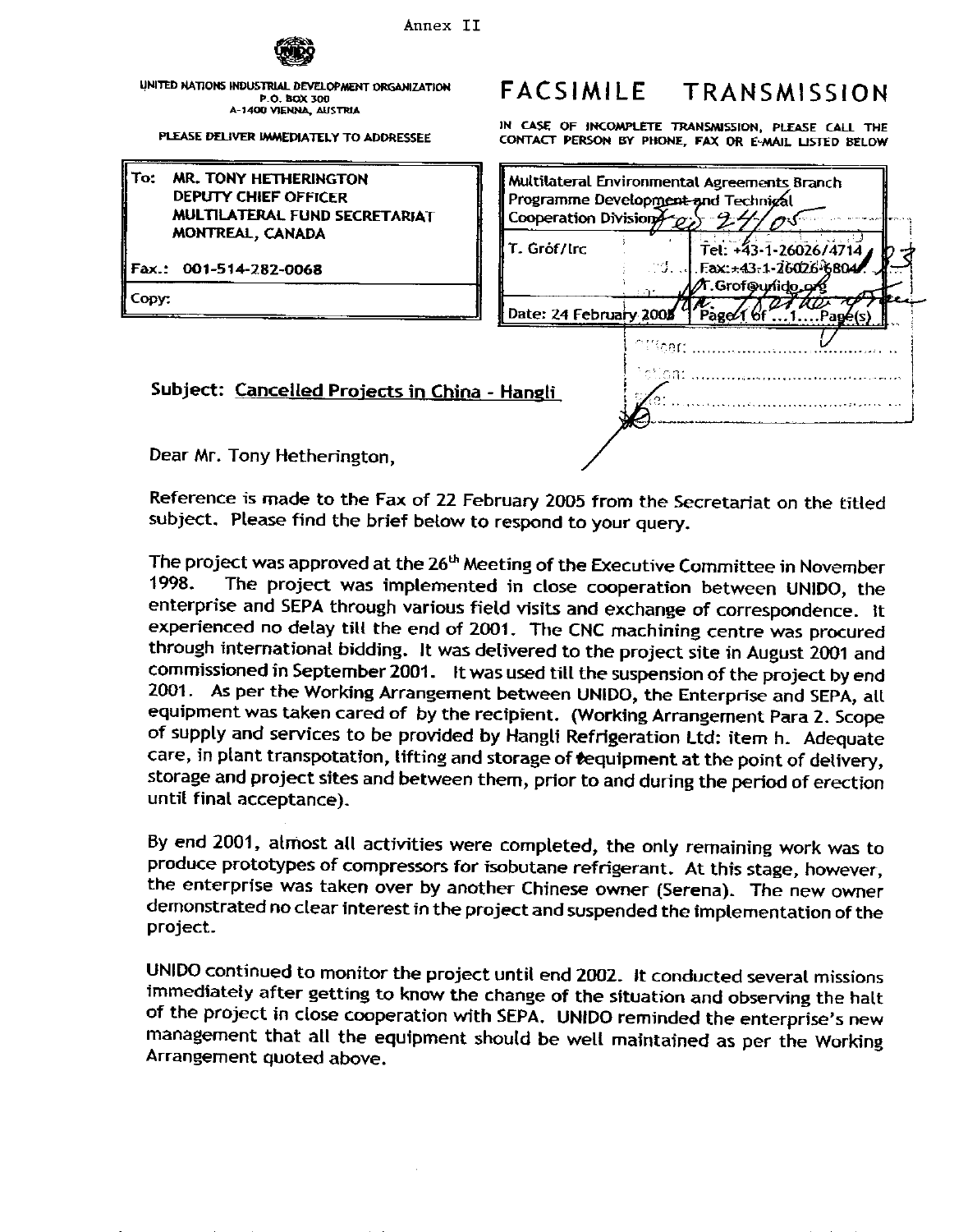SEPA was also carefully investigating the situation of the enterprise. Later, UNIDO was informed that the entire company was dissolved, the buildings were sold and the equipment with the consent of SEPA/CHEAA was moved out to another company for storage. Thus, in February 2003 it was finally decided to cancel the project, since no progress was made by the entreprise. The cancellation of the project was approved at the 39<sup>th</sup> ExCom in March 2003.

With best regards,

Sidi Menad bi Ahmed Director Multilateral Environmental Agreements Branch Programme Development and Technical Cooperation Division<br>UNIDO Vienna

 $\mathbf{a}$  , and  $\mathbf{a}$  , and  $\mathbf{a}$  , and  $\mathbf{a}$  , and  $\mathbf{a}$  , and  $\mathbf{a}$  , and  $\mathbf{a}$  , and  $\mathbf{a}$ 

 $\mathcal{L}^{\mathcal{L}}$  and  $\mathcal{L}^{\mathcal{L}}$  . The contribution of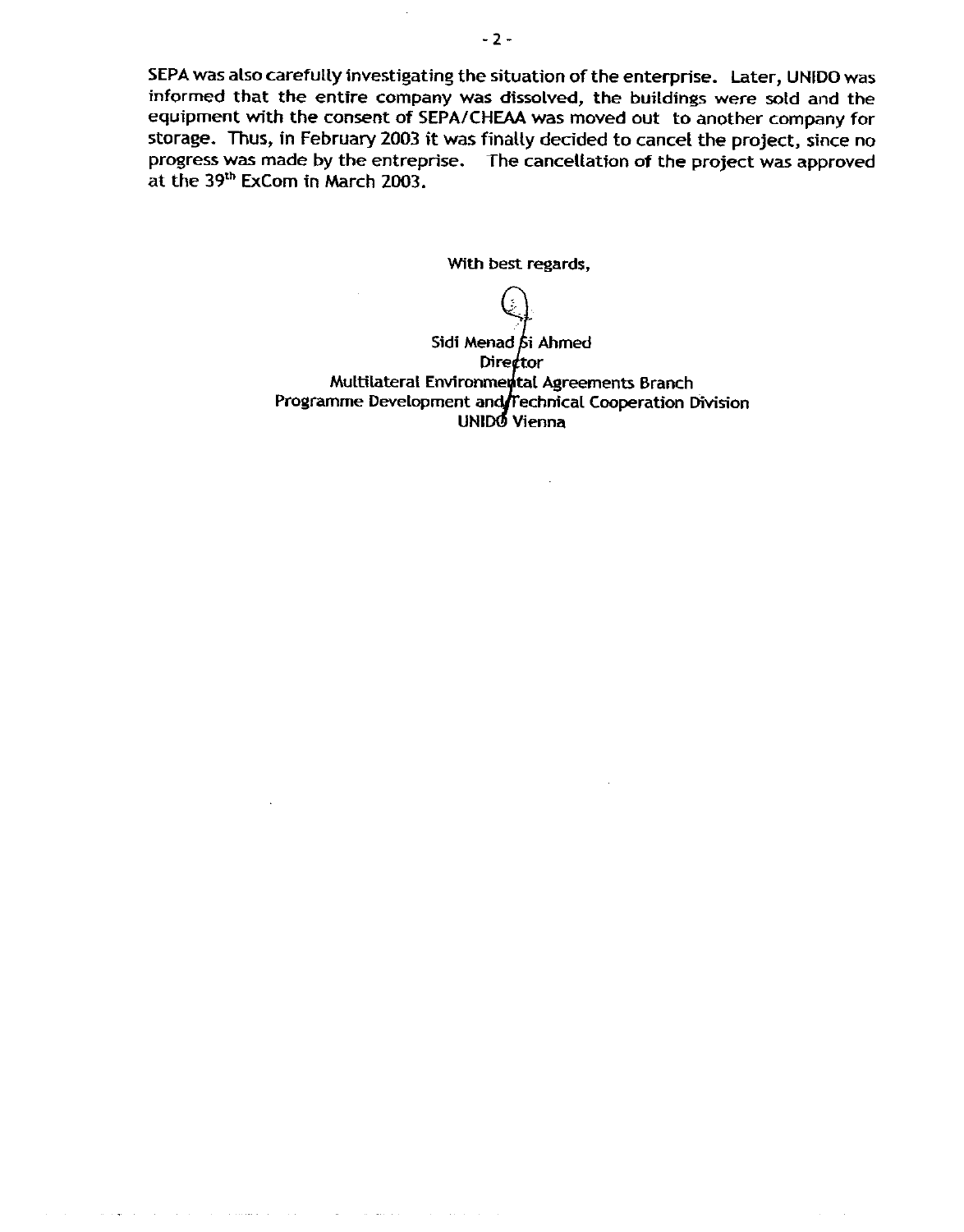#### **APPLICATION FOR EXTENSION PURSUANT TO DECISION 43/14 OF THE EXECUTIVE COMMITTEE OF THE MULTILATERAL FUND FOR THE IMPLEMENTATION OF THE MONTREAL PROTOCOL**

 The Argentine Republic has a particular interest in the protection of the ozone layer because, owing to its geographical situation, which is close to the zone most affected by the deterioration of the ozone layer, a large area of the country, particularly Patagonia, is vulnerable to ultraviolet radiation.

 Argentina is therefore party to the multilateral environmental agreements which deal with these issues, such as:

• The Vienna Convention for the Protection of the Ozone Layer and the Montreal Protocol on Substances that Deplete the Ozone Layer, as well as the London, Copenhagen and Montreal Amendments to the Protocol. The Beijing Amendment was recently approved by the Senate and we hope to deposit our instrument of ratification in the first half of 2005.

 Although Argentina faces some difficulties in its efforts to replace methyl bromide in certain productive sectors, in other sectors such as greenhouse vegetable production and flower and tobacco production, these efforts are generating positive results, and we believe that we are in a position to meet the commitments entered into.

 In the tobacco sector, central Government, the governments of tobacco-producing provinces and institutions of producers and harvesting companies are making significant joint efforts to eliminate methyl bromide by 2007.

 Using resources both from the Multilateral Fund for the Implementation of the Montreal Protocol and from producers and companies themselves, more than 18,000 producers have already been trained and have received direct technical assistance relating to alternatives.

The results show a sustained reduction in methyl bromide use:

- In 2000, the sector's initial consumption was 268 metric tons;
- In 2002, this figure had already fallen significantly, to 155 tons, as a result of the action taken;
- In 2003, despite the growth of the tobacco-producing area, consumption fell again to 106 tons;
- Final figures for 2004 are not available, but preliminary information indicates that already more than 65 per cent of the tobacco-producing area is being sown without methyl bromide.

 The most widely used alternatives have been the floating tray system and metam sodium. Heat treatment, solarization and steaming have also contributed to the fall in methyl bromide use.

 A significant event in this process has been the declaration this year that the Province of Misiones is "methyl bromide-free". The Province of Misiones is the largest tobacco-producing region in the country and includes about 17,000 small producers, all of which are already using the floating tray system. Next year, it is planned to introduce a system of certification of "methyl bromide-free tobacco" to encourage the adoption of alternatives. In this regard, international market recognition is essential to reward the efforts of those sectors which are investing to protect the environment.

 As mentioned above, technical, structural, agroclimatic and market problems persist in some sectors such as strawberry production, making it difficult to adopt alternatives. A report is presented below on the progress of methyl bromide replacement in the disinfection of soil for greenhouse cultivation of strawberries, vegetables and ornamentals in Argentina.

V.05-80832 (E)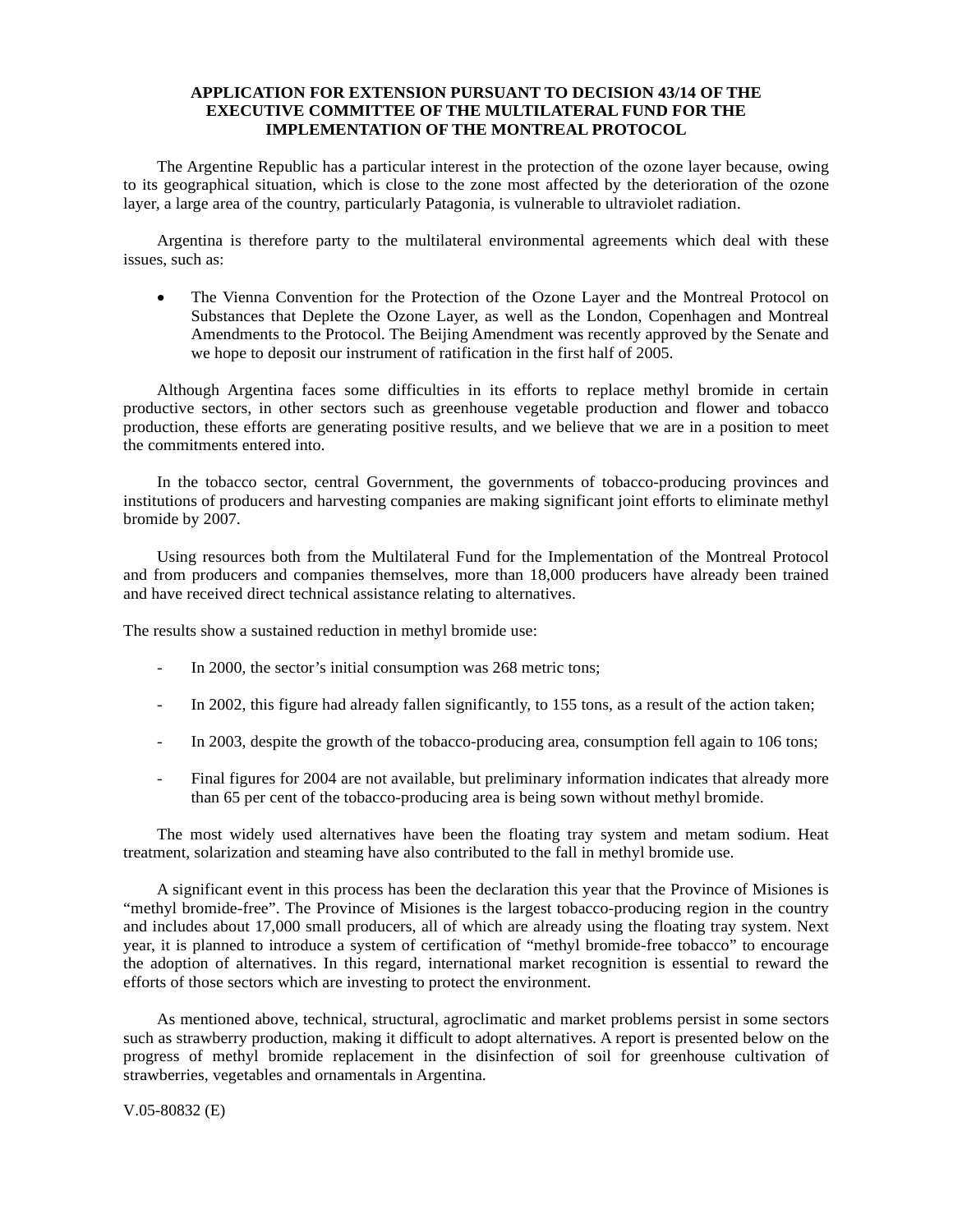In the strawberry, vegetable and ornamentals sector, a demonstration project for the testing of alternatives (MP/ARG/97/186) was carried out in 1997-2000, and since 2000 the project for the phasingout of methyl bromide in the same sector (MP/ARG/00/33) has been under way. Project operations are organized by a national coordinating agency and nine regional technical teams located strategically in the regions where methyl bromide has been in use in the productive sectors mentioned.

 The regional technical teams carry out various tasks aimed at adjusting technologies locally and informing and training producers, their workforce and professional advisers, with a view to eliminating methyl bromide. One of the cornerstones of these efforts is the introduction into each region's production systems of a large number of alternatives to be used for substitution/demonstration on a commercial scale. It will thus be possible to see quickly the impact of the alternatives proposed under the project and to familiarize the relevant actors with the replacement technology.

| <b>Type of activity</b>                   | 2002  | 2003  |
|-------------------------------------------|-------|-------|
| On-site assistance (visits) to producers  | 3,270 | 3,598 |
| Information days with producers           | 71    | 81    |
| Demonstration batches on producers' farms | 203   | 248   |
| Office consultations, informal meetings   | 502   | 552   |
| Technical meetings with professionals     | 40    | 59    |
| Communication activities                  | 126   | 215   |

#### **Activities carried out during 2002 and 2003**

 Various substitute technologies have been selected for their effectiveness and market availability, although the emphasis has been placed on a chemical fumigant (metam sodium), the cost of which is lower and steaming, which is of equivalent cost. Use of the latter is limited to particular situations: problems that cannot be resolved using other technologies, product differentiation or production systems in which substrates are used.

 Mobile soil and substrate disinfection units are to be provided for the purpose of promoting steam technology in the sector. These units were obtained using funds from the Tierra Sana (Healthy Earth) Project. The special feature of the units is that they can be moved to each place where treatment is needed. Through a process of public bidding among producer organizations (usually cooperatives) to operate the service, the equipment is awarded to one applicant in each region, which must provide the service to every farmer in the region who requires it and also undertake to maintain the equipment while it is being used. Once the project is concluded, the equipment will be donated to each operator that is to provide the service. Of the 20 units available under the project, 12 have been awarded to date and are in operation. Of the remainder, four are ready for operation but are still in the process of being awarded, and the other four are being assembled. It is envisaged that all the units will be in operation by the end of 2005. This technology has a high impact on substitution in the ornamentals and cut flowers sector.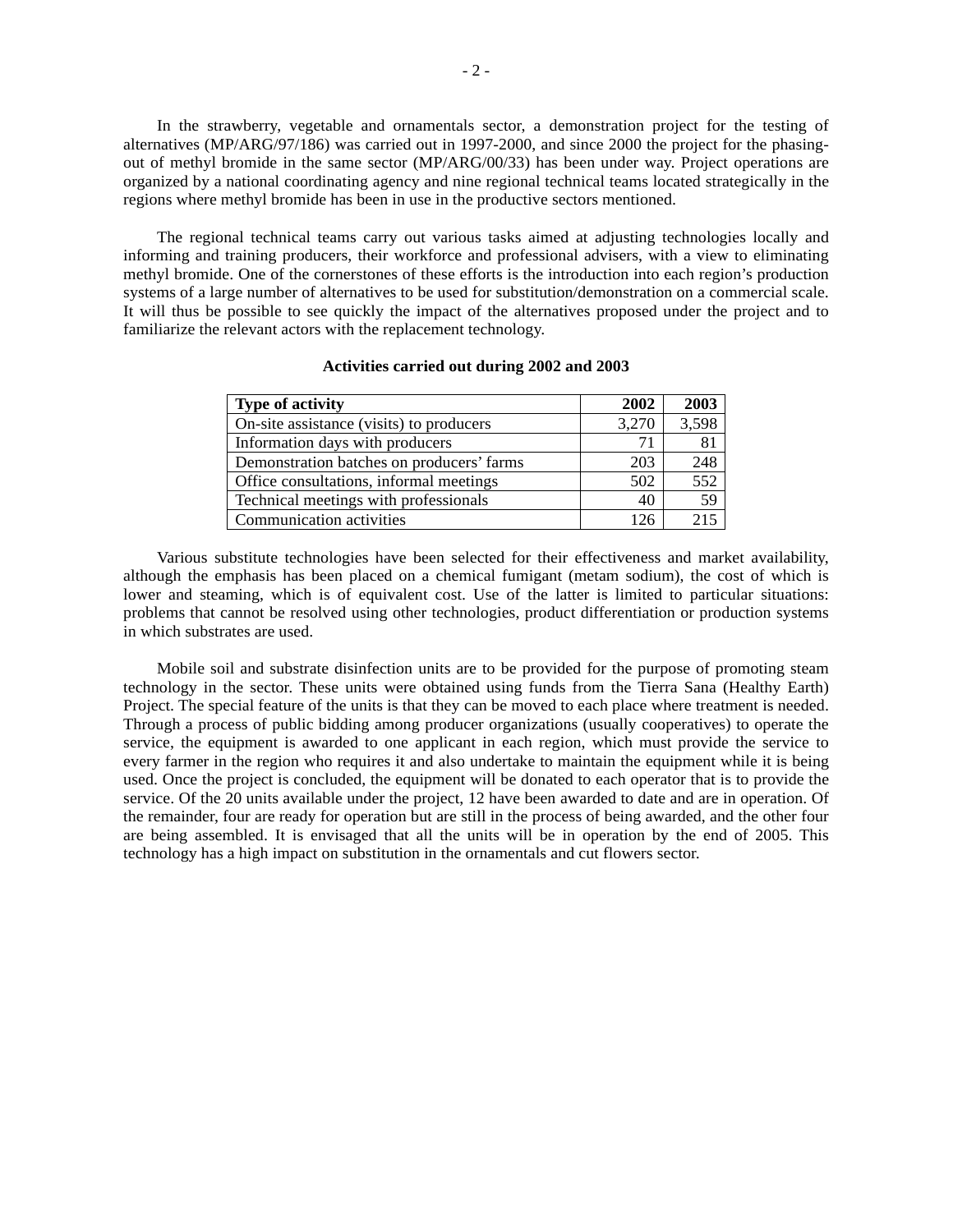| <b>Region</b>               | <b>Type of production</b> | MeBr (ton) | MeBr (ton) | MeBr (ton) | MeBr (ton) |
|-----------------------------|---------------------------|------------|------------|------------|------------|
|                             |                           | 2000       | 2001       | 2002       | 2003       |
| Tucumán                     | Greenhouse                | 10.00      | 9.00       | 6.00       | 3.20       |
|                             | Strawberry (fresh)        | 49.50      | 45.50      | 39.60      | 55.00      |
|                             | Strawberry (nursery)      | 23.00      | 22.00      | 10.00      | 1.20       |
|                             | <b>TOTAL</b>              | 82.50      | 76.50      | 55.60      | 59.40      |
| Córdoba                     | Greenhouse                | 2.39       | 1.89       | 1.45       | 5.72       |
|                             | <b>TOTAL</b>              | 2.39       | 1.89       | 1.45       | 5.72       |
| Salta-Jujuy                 | Greenhouse                | 9.50       | 5.50       | 0.50       | 0.40       |
|                             | <b>TOTAL</b>              | 9.50       | 5.50       | 0.50       | 0.40       |
| Corrientes                  | Strawberry                | 11.90      | 11.40      | 9.00       | 7.12       |
|                             | Greenhouse                | 56.40      | 50.00      | 32.00      | 1.35       |
|                             | <b>TOTAL</b>              | 68.30      | 61.40      | 41.00      | 8.47       |
| Mendoza                     | Greenhouse                | 17.94      | 16.00      | 9.40       | 9.67       |
|                             | Nursery                   | 8.80       | 8.50       | 7.90       | 8.75       |
|                             | Cut flowers               | 4.00       | 3.00       | 1.80       | 0.37       |
|                             | <b>TOTAL</b>              | 30.74      | 27.50      | 19.10      | 18.78      |
| Mar del Plata               | Strawberry                | 7.90       | 8.90       | 6.37       | 16.50      |
|                             | Greenhouse                | 9.40       | 8.40       | 6.63       | 6.76       |
|                             | <b>TOTAL</b>              | 17.30      | 17.30      | 13.00      | 23.21      |
| <b>Gran Buenos</b><br>Aires | Greenhouse                | 245.00     | 202.00     | 170.00     | 125.00     |
|                             | Cut flowers               | 20.00      | 17.00      | 13.00      | 12.00      |
|                             | <b>TOTAL</b>              | 265.00     | 219.00     | 183.00     | 137.00     |
| Santa Fe                    | Strawberry                | 71.28      | 65.00      | 25.78      | 48.18      |
|                             | Greenhouse                | 3.75       | 3.60       | 2.90       | 1.35       |
|                             | Cut flowers               | 0.72       | 0.70       | 0.67       | 0.30       |
|                             | <b>TOTAL</b>              | 75.75      | 69.30      | 29.34      | 49.83      |
| Chaco-Formosa               | Greenhouse                | 0.08       | 0.07       | 0.05       | 0.04       |
|                             | Cut flowers               | 0.48       | 0.40       | 0.17       | 0.10       |
|                             | Other                     | 0.05       | 0.04       | 0.01       | 0.00       |
|                             | <b>TOTAL</b>              | 0.60       | 0.51       | 0.23       | 0.14       |
|                             | <b>GRAND TOTAL</b>        | 552.08     | 478.90     | 343.22     | 302.95     |

M**ethyl bromide (MeBr) use by region and by production activity (2000-2003)** 

 As can be seen from the above table, the progress of substitution/elimination varies considerably according to sector and region:

- In the ornamentals sector (pot plants and cut flowers), high levels of substitution have been attained. Substitution technologies, especially steaming, have produced very good results, considering that the substitution of methyl bromide is a consolidated process. It should be noted that, since activities in this sector are concentrated in urban belts, the adoption of steaming has the potential to make a positive impact on environmental pollution control.
- In the horticulture sector (greenhouse tomatoes and peppers), the situation with regard to substitution varies according to the area in question. Substitution targets have been achieved in the north-western, central and western regions, but, in other regions with a high level of production, the process of substitution has been adversely affected by the increase in populations of the *Nacobbus aberrans* and *Meloydogine incognita* nematodes in tomato and pepper greenhouses. This phenomenon has occurred in the Province of Buenos Aires (Mar del Plata and La Plata) and the Province of Corrientes (Bella Vista, Goya, Saladas and other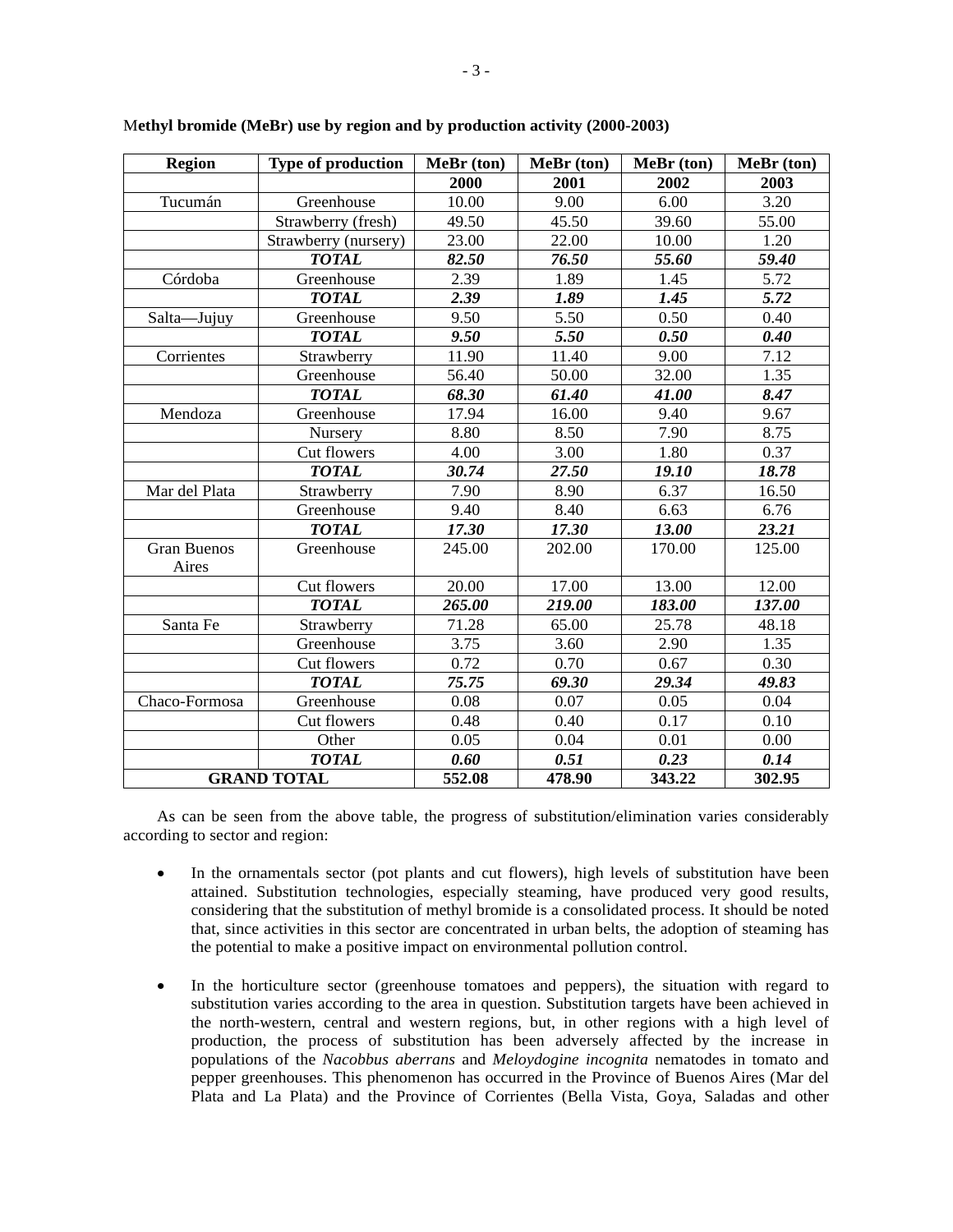localities), where metam sodium has achieved little impact. As a result, the rate of adoption of metam sodium has dropped. Because of this difficulty, other techniques—such as solarization, biofumigation and supplementing metam sodium with nematicides—are being evaluated and diffused in Corrientes and new fumigants and nematicides are being evaluated in all regions in collaboration with agrochemical companies. In some cases, it is the technical staff of the National Institute of Agricultural Technology (INTA) who carry out tests for the registration of new products such as metam ammonium, metam potassium, dimethyl disulphide and 1,3-dichloropropene. Nationally, methyl bromide use in this sector is decreasing, although, because of the difficulties described, it has increased in localities that have experienced the problem of a growing nematode population.

• The greatest difficulties in replacing methyl bromide in soil fumigation have been encountered in the strawberry sector in Argentina. Between 2002 and 2004, the area of land cultivated in the sector increased significantly, from 777 hectares to 1,418 hectares. Fumigation using methyl bromide thus increased in almost direct proportion to the increase in the area cultivated, despite the efforts made under the Tierra Sana Project run by INTA and UNIDO (MP/ARG/00/033).

There are various reasons for the low levels of methyl bromide substitution in this sector:

 1. The fact that, on the domestic agrochemical market, only one chemical alternative with the potential for mass use is available: metam sodium. This means that there is a limited range of options for responding to the various problems currently experienced.

 Since the introduction of the elimination projects managed by INTA, enormous efforts have been made to promote the development of new fumigants on the domestic market. At the same time, where agroecological conditions have permitted, the use of other substitution technologies such as solarization and biofumigation has been promoted.

 In order to make other fumigants available on the market, contacts have been established with companies which supply these products at the international level. In 2003, the process of registering various products that were not available on the domestic agrochemical market began. These products included dimethyl disulphide, metam potassium and metam ammonium, for which the technical staff of INTA, at the expense of the respective companies, conducts the experimental tests necessary for the records at the National Agrochemical Registry of the National Service for Health and Agro-food Quality (SENASA). In addition, an agreement was reached with the company Agroquímicos del Levante (East Coast Agrochemicals) in Valencia, Spain, to begin experiments in 2005 to evaluate the 1,3-dichloropropene + chloropicrin mixture for use in drip irrigation and in direct injection into soil during furrowing, with a view to making the technology available to the sector as quickly as possible. Given the precedents<sup>1</sup> set in other strawberry-producing regions of the world, it is hoped that this mixture will perform well in Argentina.

 2. Adverse conditions in the 2003-2004 cycle made it necessary to use metam sodium to achieve good results in soil disinfection in the two major strawberry-growing regions, Coronda and Tucumán.

 $\frac{1}{1}$ <sup>1</sup> "[The] fumigant mixture 1,3-D/Pic [1,3-dichloropropene + chloropicrin] (Telone C-35), whether injected into soils or drip applied, has been consistently effective across major production regions in USA, Spain and Australia. In all three countries, the product has already been successfully adopted for a substantial proportion (>20%) of strawberry fruit production in each country. It has been so successful in Australia that no application for a CUE [critical use exemption] was made for use in 2006." Porter et al., "Strawberry fruit production: summaries of alternatives to methyl bromide fumigation and trials in different geographic regions", in *Proceedings of the Fifth International Conference on Alternatives to Methyl Bromide*, Lisbon, 27-30 September 2004.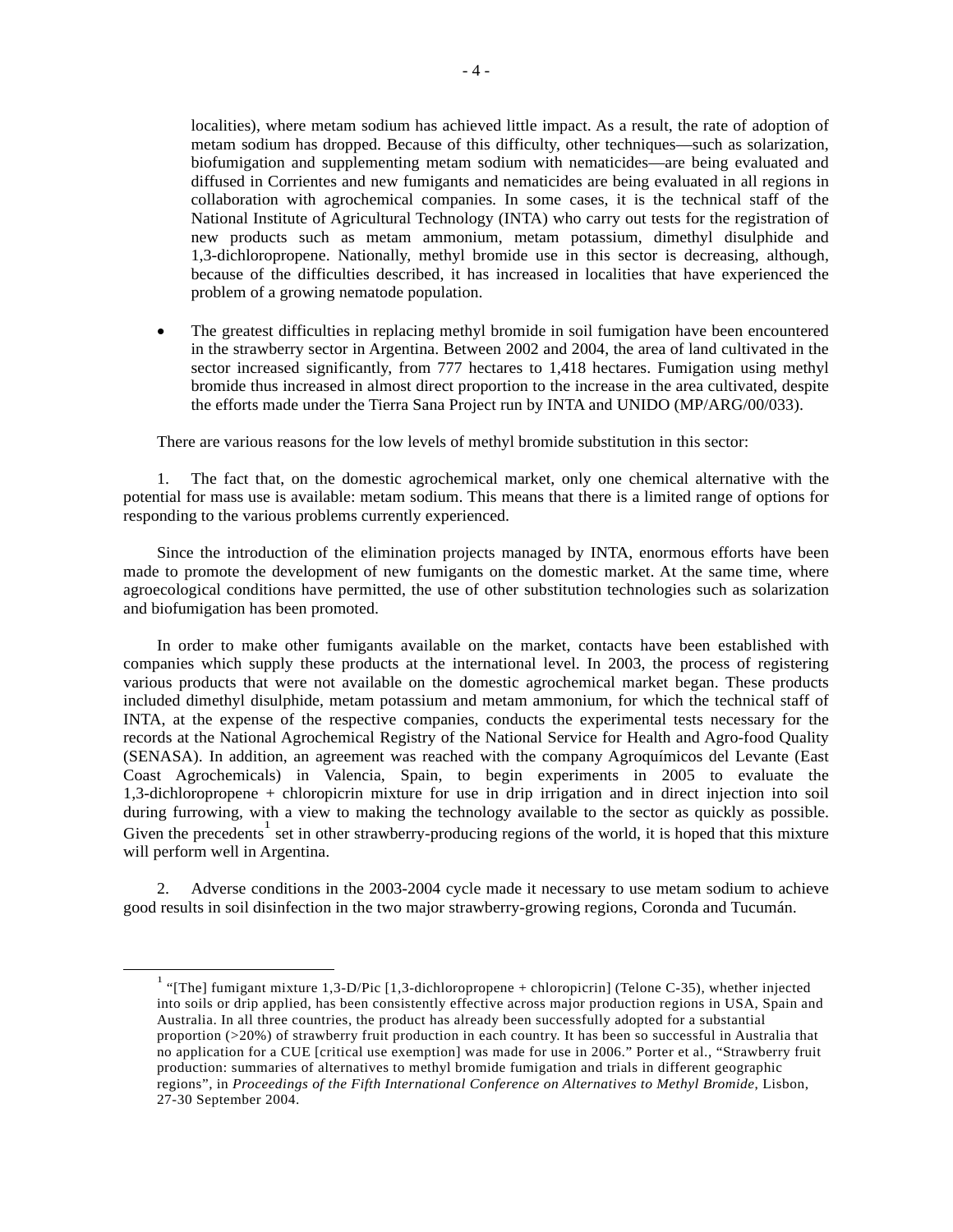In the past two years, weather conditions and changes in the quality of the water used for irrigation have caused difficulties. This has affected the adoption of the proposed alternative.

 Tucumán: In this region, it has proved difficult to apply metam sodium on a large scale and far enough in advance of transplanting to be able to adhere to the optimum planting date (the first weeks of April), owing to the frequent and intense monsoon-like summer rains that fall during the period of soil preparation and fumigation. Because of the rains, soil preparation must be carried out well in advance, since otherwise the time available between fumigation and transplanting is reduced. As metam sodium takes 15 days to act, whereas methyl bromide takes only five days to achieve the same effect, the former is at a disadvantage. It is known that delays beyond the optimum planting dates cause a drop in yields.

| <b>Month</b>             | 2002  | 2003  |
|--------------------------|-------|-------|
| December (previous year) | 118.0 | 296.5 |
| January                  | 81.5  | 10.0  |
| February                 | 15.0  | 165.5 |
| March                    | 92.5  | 96.0  |
| Period total             | 307.0 | 568.0 |

**Recorded precipitation over the strawberry-growing area of Tucumán (Lules) during the pre-planting period in 2002 and 2003** 

 It can be seen that, in 2003, the amount of precipitation that fell during the period of soil preparation and fumigation was almost double that of the previous year. Moreover, the rainfall frequency was almost once every other day. This reversed the progress made in 2002. The unpredictability of the climate and the randomness of the results create uncertainties for producers. Therefore, while the production data recorded in the strawberry-growing area of Tucumán—with soil treatments using metam sodium applied at the end, on a commercial scale on plots of 2,000 to 10,000 square metres—show that there are no differences in yields compared to those obtained using methyl bromide, problems arose when large areas were tackled because of the climate difficulties mentioned above. Other factors also come into play. For example, most of the land used for growing strawberries is leased, and the tenancy and availability of the land are determined annually at the end of the season. This makes it difficult to plan the next crop and to carry out preparation work, even though most of the land in question has already been used for growing strawberries for many years. These factors, together with others which will be mentioned below, have resulted in a very low level of adoption of the metam sodium alternative in Tucumán.

 Coronda: This region had achieved the greatest progress in substitution using metam sodium. However, an unforeseen change in the condition of the waters of the River Coronda, which are used for irrigation, impacted on the effectiveness of the metam sodium alternative in the 2003 cycle. Serious flooding in the city of Santa Fe and neighbouring areas during the first half of 2003 caused the waters of the River Salado (with high salinity) to be diverted towards the River Coronda and its tributaries, increasing their salinity. The crops of Coronda are irrigated by these waters, and one section of the river continued to have a high level of salinity for a prolonged period. Some 50 per cent of the region's strawberry-growing area is situated on this section of the river. The river water is very important for irrigation in the area because the groundwater—which has high electrical conductivity owing to the soluble salts it contains—is of poor quality. The electrical conductivity of the groundwater can reach 3.5 dS/m2, sometimes with high sodium content. When there is no choice but to use water from this source, salinization becomes a considerable problem, and the situation is even worse when rainfall is scarce and the land requires more frequent irrigation.

 In these conditions, yields from the plots of land treated with the main alternative (metam sodium) were considerably lower than yields from the control areas where methyl bromide was used. This result can, presumably, be attributed to a change in the chemical reaction whereby metam sodium in the soil is converted into methyl isocyanate, the gas which ultimately acts as a biocide. In these circumstances metam sodium would be significantly less effective because it would be generating less methyl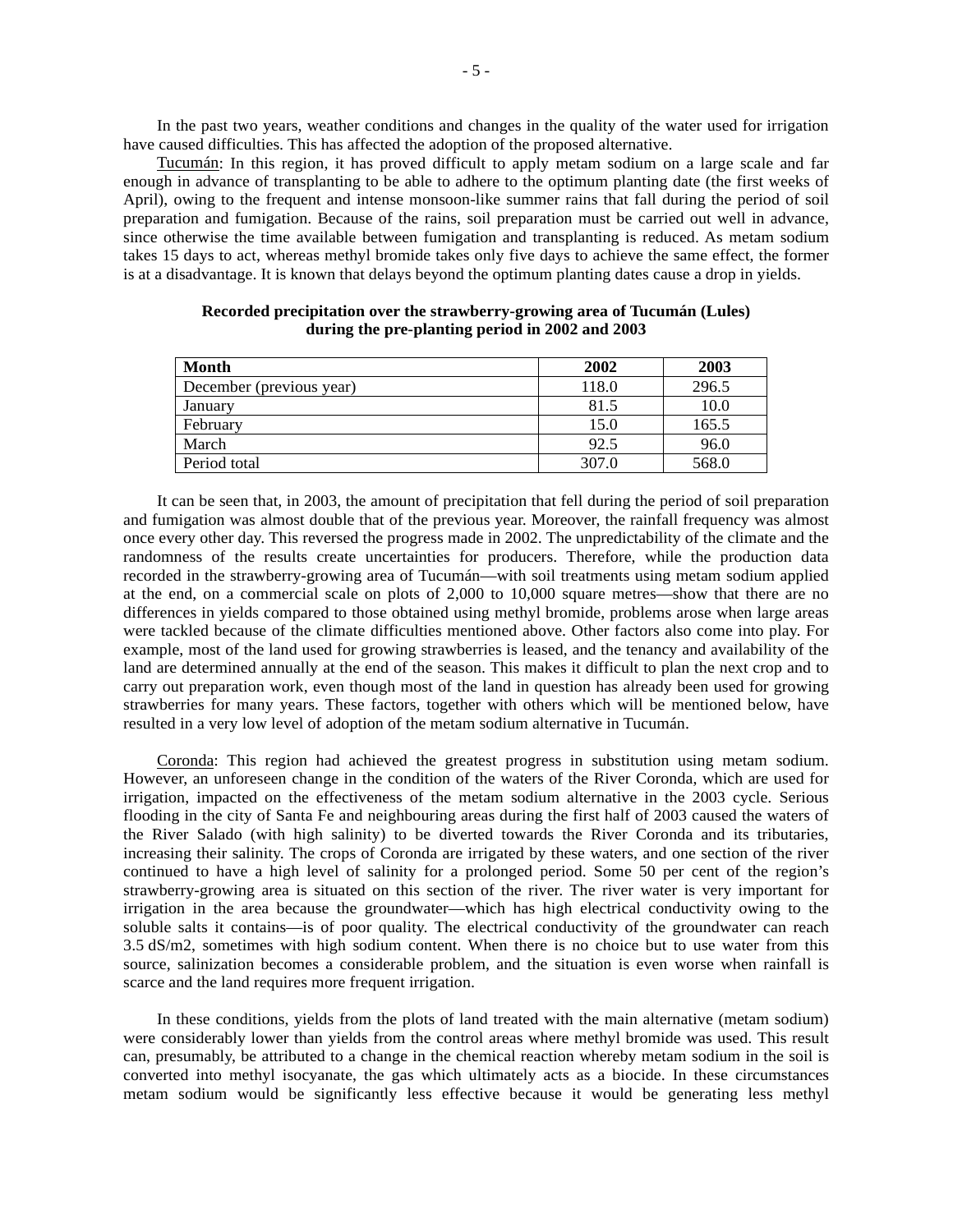isocyanate. This is reflected in the adverse results obtained on one of the plots where it was used as a substitute in 2003.

 Graph 1. Strawberry sector. Changes in production (grams per plant) of the Camarosa variety between 2002 and 2003 in the locality of Coronda (Santa Fe, Argentina) with different soil fumigation treatments. The bars in the middle of the graph represent one of the new fumigants being evaluated.



 The negative results caused a drop in the level of adoption of the alternative proposed under the project in the following season (2004). It is therefore vital to test and adapt possible technical solutions such as water treatment and new chemical alternatives (metam potassium, metam ammonium, dimethyl disulphide) that are in the process of being registered and are not yet available on the market, using various forms of application, depths, concentrations, etc.

 3. The availability of methyl bromide on the national market and its reduced price (10 per cent lower) place the other possible alternatives at a disadvantage, because they are less readily available and/or more expensive.

 4. The increasing number of requests for critical use of methyl bromide in the strawberry sector in countries operating under article 2 of the Montreal Protocol is a disincentive to use substitutes, as is the increase in the volume used in strawberry cultivation in Chile, a country which is a direct competitor of Argentina, essentially owing to investment in the strawberry sector).

 This point illustrates the unsettled situation in local productive sectors, the substantial volumes requested by article 2 countries for "critical uses" and the approval of most of these requests, particularly in the strawberry production sector in the United States of America, Spain and other countries. Moreover, in Chile, cultivation is expanding considerably, as is methyl bromide use in soil fumigation.

 It has been concluded that the combination of all the factors mentioned has had a negative impact on the substitution process and caused the increase in methyl bromide use in 2003 and particularly in 2004.

 The Argentine Government, in collaboration with provincial governments, is working to implement a series of measures which, it is hoped, will reverse the trend, such as:

 1. Strengthening agreements with the strawberry sector in order to advance the substitution process;

 2. Promulgating regulatory measures for methyl bromide use, such as a requirement to be authorized and registered to buy and use methyl bromide, prohibition of the use of pure or almost pure forms for treating soil, and implementation of a system of licensing for import of methyl bromide.

 With regard to the latter point, it should be noted that, on 17 November 2004, Decree No. 1609/2004 was published in the Official Bulletin, establishing a system of licensing for the import and export of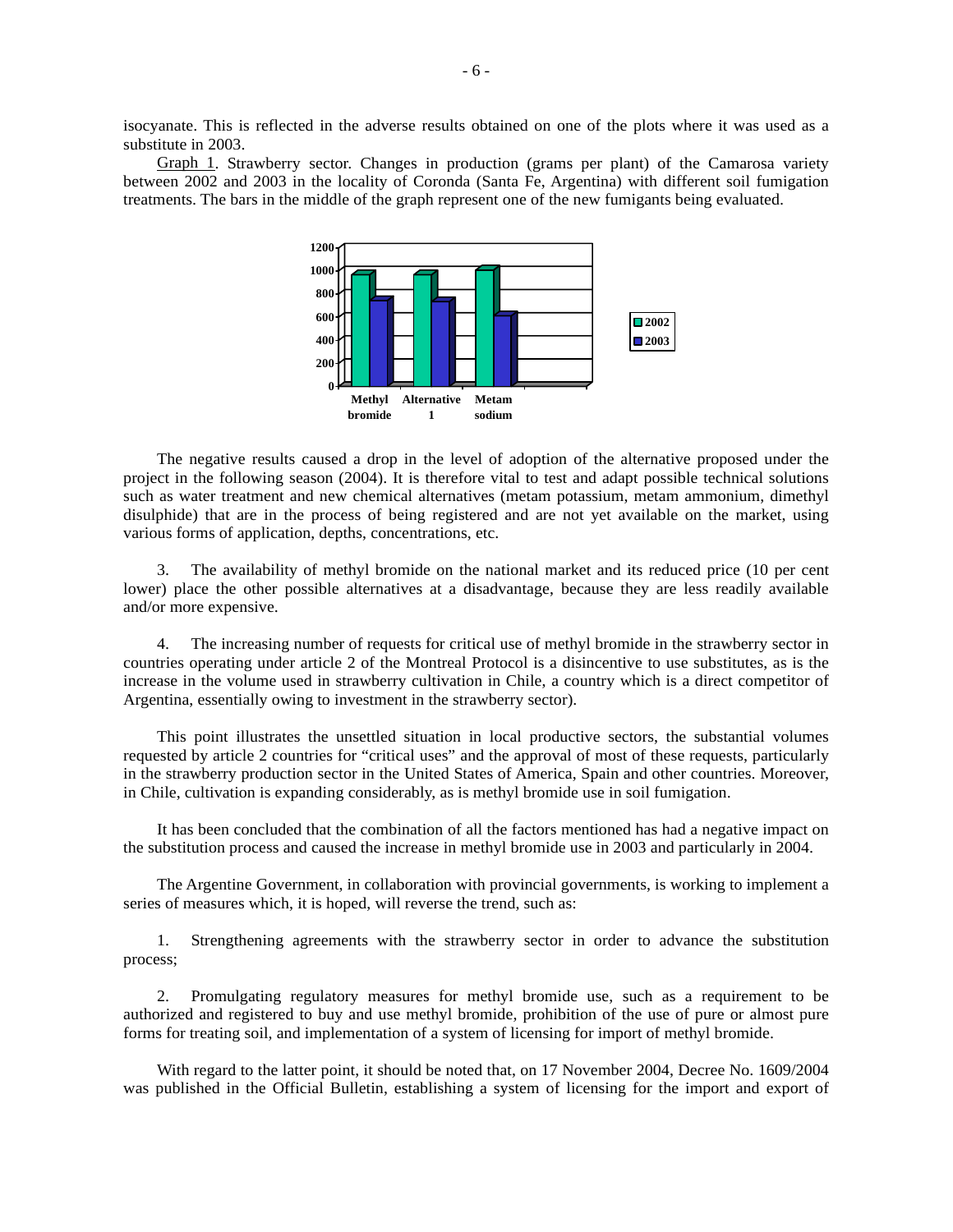substances that deplete the ozone layer, as required by article 4B of the Montreal Protocol. The licensing system will be applied from 1 January 2005 and is governed by Resolution No. 953 of the Ministry of the Environment and Sustainable Development;

 3. Facilitating the registration and market availability of new fumigants or formulations that are undergoing agronomic evaluation. Given that the experimental agronomic evaluation of agrochemicals during the registration process takes more than two years and that companies may not embark on commercial development in the producing regions until after that date, the time normally taken for a product to become available can vary from four to five years.

#### **Considerations and proposals with regard to the timetable for the elimination of methyl bromide in the Republic of Argentina<sup>2</sup>**

 With regard to the establishment of a timetable for methyl bromide elimination, taking account of the progress made and difficulties that have arisen in the various productive sectors that are using this technology for soil and substrate disinfection, the following considerations and proposals may be put forward:

1. The plan to eliminate methyl bromide has been successful in some sectors, while in others difficulties have arisen.

 Significant progress has been made in the tobacco sector, with strong support from the tobacco market—which has signalled its support clearly—and from other important actors, such as a number of provincial governments that have undertaken strong commitments: one province even declared itself "methyl bromide-free" recently. The tobacco sector itself has also shown its commitment by collaborating with the adoption of substitution technology.

 Substitution is also well advanced in many areas of the intensive greenhouse production sector, such as cut flowers, ornamentals, tomatoes and peppers in north-western and north-eastern of Argentina, and has been sustained by the smooth functioning of the substitution technologies established and transferred by INTA, such as metam sodium, steaming and solarization.

 2. In other sectors, such as the strawberry sector in Tucumán and Santa Fe, and the greenhouse tomato and pepper sector, which is limited to a few geographical areas (Gran Buenos Aires, Mar del Plata), the main chemical alternative promoted and available on the market—metam sodium—has presented certain problems in terms of effectiveness and random results because of changing agronomic conditions (climate, quality of irrigation water, increase in nematode populations).

 3. Other chemical fumigants which are alternatives to or supplements for metam sodium, and which are known to be potential competitors of methyl bromide in terms of cost and effectiveness, are not even available on the Argentine market.

 Two groups can be identified in this category: (1) Metam potassium, metam ammonium and dimethyl disulphide, which were the first to undergo the process of experimental registration and scientific evaluation of their effectiveness (in 2003 and 2004). (2) In 2005, the process of registration and experimental evaluation of 1,3-dichloropropene + chloropicrin will begin.

 It should be borne in mind that products not only need to be registered but also need to be made available on the market. To that end, it will also be necessary to conduct promotion and dissemination campaigns. However, even if good results are obtained in the experimental stages, the technology will

 <sup>2</sup>  $2$  Buenos Aires, 14 December 2004.